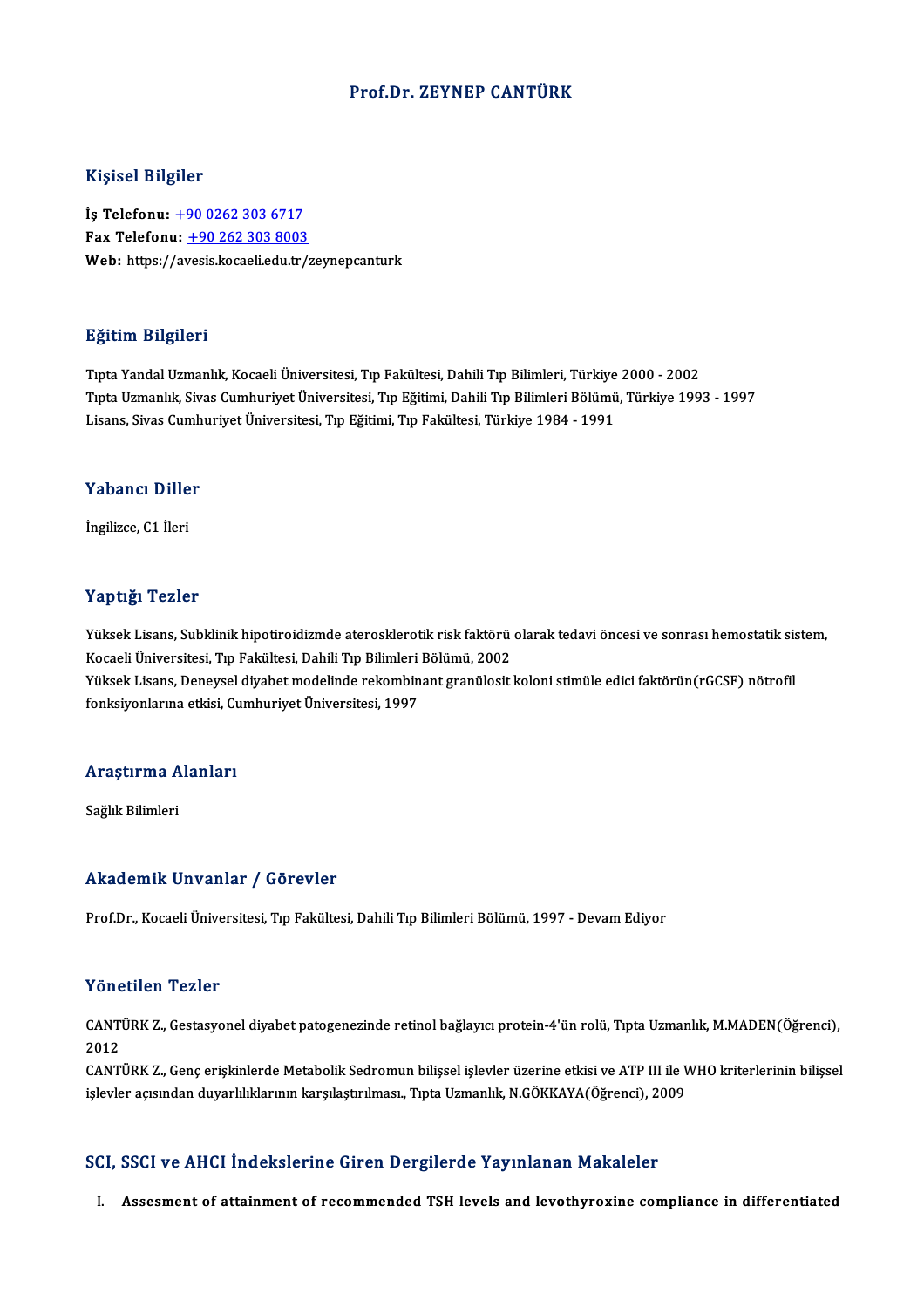## thyroid cancer patients

thyroid cancer patients<br>YAVUZ D., DİNÇER YAZAN C., HEKİMSOY Z., Aydin K., Gokkaya N., ERSOY C., AKALIN A., Topaloglu O., Aydogan B. I.<br>Dilaksi E. N. A., et al thyroid cancer pat<br>YAVUZ D., DİNÇER Y.<br>Dilekci E. N. A. , et al.<br>CLINICAL ENDOCPIN YAVUZ D., DİNÇER YAZAN C., HEKİMSOY Z., Aydin K., Gokkaya N., E<br>Dilekci E. N. A. , et al.<br>CLINICAL ENDOCRINOLOGY, 2022 (SCI İndekslerine Giren Dergi)<br>The Impertance of DHEA S. Levele in Cuching's Sundremay Dilekci E. N. A. , et al.<br>CLINICAL ENDOCRINOLOGY, 2022 (SCI İndekslerine Giren Dergi)<br>II. The Importance of DHEA-S Levels in Cushing's Syndrome; Is There a Cut-off Value in the Differential

Diagnosis? The Importance of DHEA-S Levels in Cushing's Syndrome; Is There a Cut-off Value in the<br>Diagnosis?<br>Ciftci S., Soyluk O., SELEK A., Erol S., HEKİMSOY Z., Esen A., Dursun H., Sahin S., Oruk G., Mert M., et al.<br>HOPMONE AND MET

Di<mark>agnosis?</mark><br>Ciftci S., Soyluk O., SELEK A., Erol S., HEKİMSOY Z., Esen A., Dursun H., Sahin S., Oruk G., Mert M., et al.<br>HORMONE AND METABOLIC RESEARCH, cilt.54, sa.04, ss.232-237, 2022 (SCI İndekslerine Giren Dergi)<br>Iden

HORMONE AND METABOLIC RESEARCH, cilt.54, sa.04, ss.232-237, 2022 (SCI İndekslerine Giren Dergi)<br>III. Identifying Clinical Characteristics of Hypoparathyroidism in Turkey: HIPOPARATURK-NET Study HORMONE AND METABOLIC RESEARCH, cilt.54, sa.04, ss.232-237, 2022 (SCI İndekslerine Giren Dergi)<br>Identifying Clinical Characteristics of Hypoparathyroidism in Turkey: HIPOPARATURK-NET Study<br>Degertekin C. K. , YAVUZ D., PEKK Identifying Clinical Charact<br>Degertekin C. K. , YAVUZ D., PI<br>I. , ÖZDEMİR KUTBAY N., et al.<br>CALCIEIED TISSUE INTERNAT Degertekin C. K. , YAVUZ D., PEKKOLAY Z., SAYGILI E. S. , UĞUR K., Koca A. (<br>I. , ÖZDEMİR KUTBAY N., et al.<br>CALCIFIED TISSUE INTERNATIONAL, 2021 (SCI İndekslerine Giren Dergi)<br>Infiltration of thuraid nanillaru sansan tissu I. , ÖZDEMİR KUTBAY N., et al.<br>CALCIFIED TISSUE INTERNATIONAL, 2021 (SCI İndekslerine Giren Dergi)<br>IV. Infiltration of thyroid papillary cancer tissue with myeloid leukemic cells: a case report

- SÖZEN M., Vural C., SELEK A., Kiraz U., CANTÜRK Z., cetinarslan B., GEZER E., KÖKSALAN D. Infiltration of thyroid papillary cancer tissue with myeloid leukemic cells: a case re<br>SÖZEN M., Vural C., SELEK A., Kiraz U., CANTÜRK Z., cetinarslan B., GEZER E., KÖKSALAN D.<br>WORLD JOURNAL OF SURGICAL ONCOLOGY, cilt.19, SÖZEN M., Vural C., SELEK A., Kiraz U., CANTÜRK Z., cetinarslan B., GEZER E., KÖKSALAN D.<br>WORLD JOURNAL OF SURGICAL ONCOLOGY, cilt.19, sa.1, 2021 (SCI İndekslerine Giren Dergi)<br>V. The association between insulin-like growt
- WORLD JOURNAL OF SURGICAL ONCOLOGY, cilt.19, sa.1, 2021 (SCI Indel<br>The association between insulin-like growth factor 1 levels with<br>postoperative remission rate in patients with Cushing's disease<br>CEZER E. Cotinorson B. SEL The association between insulin-like growth factor 1 levels within reference range and earl<br>postoperative remission rate in patients with Cushing's disease<br>GEZER E., Cetinarslan B., SELEK A., CANTÜRK Z., SÖZEN M., ELEN Ö., postoperative remission rate in patients with Cushing's disease<br>GEZER E., Cetinarslan B., SELEK A., CANTÜRK Z., SÖZEN M., ELEN Ö., BAYDEMİR C., (<br>ENDOCRINE RESEARCH, cilt.46, sa.3, ss.92-98, 2021 (SCI İndekslerine Giren De GEZER E., Cetinarslan B., SELEK A., CANTÜRK Z., SÖZEN M., ELEN Ö., BAYDEMİR C., ÇABUK B., CEYLAN S.<br>ENDOCRINE RESEARCH, cilt.46, sa.3, ss.92-98, 2021 (SCI İndekslerine Giren Dergi)<br>VI. Management of endocrine surgical diso
- ENDOCRINE RESE Management of endocrine surgical disorders during COVID-19 pandemic: expert opinion for n<br>surgical options<br>Agcaoglu O., Sezer A., MAKAY Ö., Erdogan M. F. , BAYRAM F., GÜLDİKEN S., Raffaelli M., Sonmez Y. A. , Lee Y.,<br>Vamya

surgical options<br>Agcaoglu O., Sezer A., MAKAY Ö., Erdogan M. F. , BAYRAM F., GÜLDİKEN S., Raffaelli M., Sonmez Y. A. , Lee Y.,<br>Vamvakidis K., et al.

UPDATES IN SURGERY, 2021 (SCI İndekslerine Giren Dergi)

VII. COVID-19 mRNA vaccine may trigger subacute thyroiditis UPDATES IN SURGERY, 2021 (SCI İndekslerine Giren Dergi)<br>COVID-19 mRNA vaccine may trigger subacute thyroiditis<br>SÖZEN M., Topaloglu O., Cetinarslan B., SELEK A., CANTÜRK Z., GEZER E., KÖKSALAN D., Bayraktaroglu T.<br>HUMAN VAC COVID-19 mRNA vaccine may trigger subacute thyroiditis<br>SÖZEN M., Topaloglu O., Cetinarslan B., SELEK A., CANTÜRK Z., GEZER E., KÖKSALAN D., Bayraktaroglu T.<br>HUMAN VACCINES & IMMUNOTHERAPEUTICS, cilt.17, ss.5120-5125, 2021 SÖZEN M., Topaloglu O., Cetinarslan B., SELEK A., CANTÜRK Z., GEZER E., KÖKSALAN D., Bayraktaroglu T.<br>HUMAN VACCINES & IMMUNOTHERAPEUTICS, cilt.17, ss.5120-5125, 2021 (SCI İndekslerine Giren Dergi)<br>VIII. Differentiatio

HUMAN VACCINES & IMMUNOTHERAPEUTICS, cilt.17, ss.5120-5125, 2021 (SCI İndekslerine Giren Dergi)<br>Differentiation of insulinoma from accessory spleen by Tc-99m-labelled heat-denaturated recell scintigraphy: case report Differentiation of insulinoma from accessory spleen by Tc-99m-labelled h<br>cell scintigraphy: case report<br>GEZER E., Cetinarslan B., Karakaya D., CANTÜRK Z., SELEK A., SÖZEN M., İŞGÖREN S.<br>PMC ENDOCRINE DISORDERS. silt 21, 90 GEZER E., Cetinarslan B., Karakaya D., CANTÜRK Z., SELEK A., SÖZEN M., İŞGÖREN S.<br>BMC ENDOCRINE DISORDERS, cilt.21, sa.1, 2021 (SCI İndekslerine Giren Dergi)

IX. The acromegaly registry of ten different centers in Turkey BMC ENDOCRINE DISORDERS, cilt.21, sa.1, 2021 (SCI İndekslerine Giren Dergi)<br>The acromegaly registry of ten different centers in Turkey<br>Keskin C., DEMİR Ö., Karci A. C. , Berker D., CANTÜRK Z., YAYLALI G. F. , TOPSAKAL Ş., The acromegaly <mark>1</mark><br>Keskin C., DEMİR Ö.<br>Ertorer M. E. , et al.<br>CPOWTH HOPMON Keskin C., DEMİR Ö., Karci A. C. , Berker D., CANTÜRK Z., YAYLALI G. F. , TOPS<br>Ertorer M. E. , et al.<br>GROWTH HORMONE & IGF RESEARCH, 2020 (SCI İndekslerine Giren Dergi)<br>Additive manufasturing and biamasbanisal velidetian a

GROWTH HORMONE & IGF RESEARCH, 2020 (SCI İndekslerine Giren Dergi)

- Ertorer M. E. , et al.<br>GROWTH HORMONE & IGF RESEARCH, 2020 (SCI Indekslerine Giren Dergi)<br>X. Additive manufacturing and biomechanical validation of a patient-specific diabetic insole<br>Peker A., Aydin L., KÜÇÜK S., ÖZKOÇ G., Additive manufacturing and biomechanical validation of a patient-specific diabetic insole<br>Peker A., Aydin L., KÜÇÜK S., ÖZKOÇ G., Cetinarslan B., CANTÜRK Z., SELEK A.<br>POLYMERS FOR ADVANCED TECHNOLOGIES, cilt.31, sa.5, ss.9 Peker A., Aydin L., KÜÇÜK S., ÖZKOÇ G., Cetinarslan B., CANTÜRK Z., SELEK A.<br>POLYMERS FOR ADVANCED TECHNOLOGIES, cilt.31, sa.5, ss.988-996, 2020 (SCI İndekslerine Giren Derg<br>XI. Mapping the Molecular Basis and Markers of P
- POLYMERS FOR ADVANCED TECHNOLOGIES, cilt.31, sa.5, ss.988-996, 20<br>Mapping the Molecular Basis and Markers of Papillary Thyroid<br>Metastasis Using Global Transcriptome and microRNA Profiling<br>Alway O. 7. Cov E. KENAB H. ABČA K Mapping the Molecular Basis and Markers of Papillary Thyroid Carcinoma Progression and<br>Metastasis Using Global Transcriptome and microRNA Profiling<br>Akyay O. Z. , Gov E., KENAR H., ARĞA K.Y. , SELEK A., Tarkun I., CANTÜRK Z Metastasis Using Global Transcriptome and microRNA Profiling<br>Akyay O. Z. , Gov E., KENAR H., ARĞA K. Y. , SELEK A., Tarkun I., CANTÜRK Z., Cetinarslan B., Gurbuz Y., Sahin<br>OMICS-A JOURNAL OF INTEGRATIVE BIOLOGY, cilt.24, s Akyay O. Z. , Gov E., KENAR H., ARĞA K. Y. , SELEK A., Tarkun I., CANTÜRK Z., Cetinarslan B., Gurbuz Y., Sahin B.<br>OMICS-A JOURNAL OF INTEGRATIVE BIOLOGY, cilt.24, sa.3, ss.148-159, 2020 (SCI İndekslerine Giren Dergi)<br>XII.

# OMICS-A JOURNAL OF INTEGRATIVE BIOLOGY, cilt.24, sa.3, ss.148-159, 2020 (SCI İndekslerine Giren Dergi)<br>Clinicopathologic Characteristics and Endoscopic Surgical Outcomes of Symptomatic Rathke's C<br>Cysts<br>Cabuk B., Selek A., Clinicopathologic Characteristics and Endoscopic Su<br>Cysts<br>Çabuk B., Selek A., Emengen A., Anık İ., Cantürk Z., Ceylan S.<br>WORLD NEUROSURGERY silt 122, 2019 (SCL İndekslerine (

WORLD NEUROSURGERY, cilt.132, 2019 (SCI İndekslerine Giren Dergi) Cabuk B., Selek A., Emengen A., Anık İ., Cantürk Z., Ceylan S.<br>WORLD NEUROSURGERY, cilt.132, 2019 (SCI İndekslerine Giren Dergi)<br>XIII. The effect of somatostatin analogues on Ki-67 levels in GH-secreting adenomas<br>SELEK

- SELEK A., Cetinarslan B., CANTÜRK Z., Tarkun I., HANAZAY Y., VURAL C., ANIK İ., CEYLAN S. The effect of somatostatin analogues on Ki-67 levels in GH-secreting adenomas<br>SELEK A., Cetinarslan B., CANTÜRK Z., Tarkun I., HANAZAY Y., VURAL Ç., ANIK İ., CEYLAN S<br>GROWTH HORMONE & IGF RESEARCH, cilt.45, ss.1-5, 2019 (S GROWTH HORMONE & IGF RESEARCH, cilt.45, ss.1-5, 2019 (SCI Indekslerine Giren Dergi)
- XIV. Prevalence and predictors of gestational diabetes mellitus: a nationwide multicentre prospective<br>study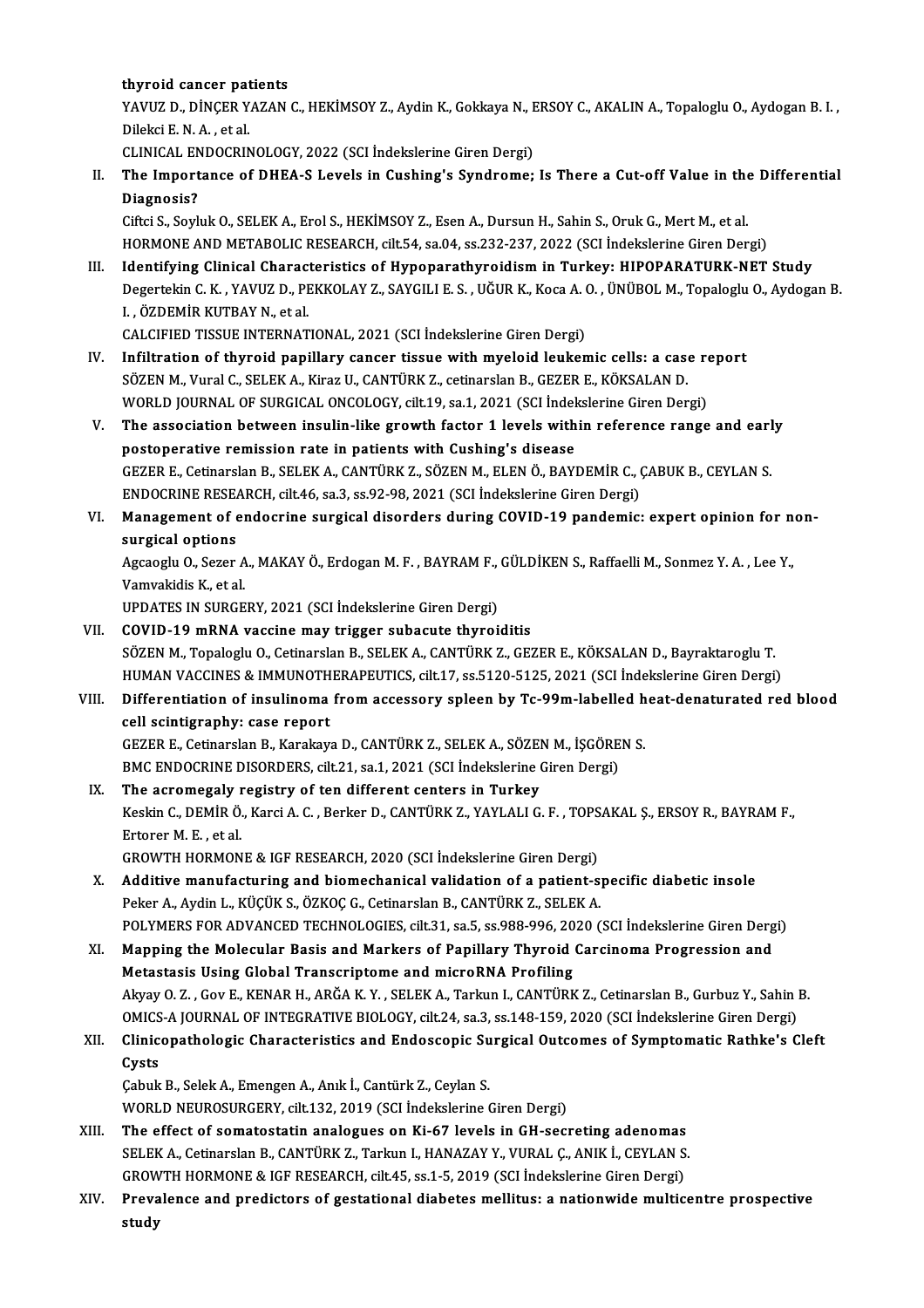Aydin H., Celik O., Yazici D., Altunok C., Tarcin O., Deyneli O., Sancak S., Kiyici S., Aydin K., Yildiz B. O.<br>DIABETIC MEDICINE, silt 26, 89, 2, 89, 221, 227, 2019 (SCL Indekslerine Giren Dergi) Aydin H., Celik O., Yazici D., Altunok C., Tarcin O., Deyneli O., Sancak S., Kiyici S., Aydi<br>DIABETIC MEDICINE, cilt.36, sa.2, ss.221-227, 2019 (SCI İndekslerine Giren Dergi)<br>Panathunaid adapama in a patiant with sanganita Aydin H., Celik O., Yazici D., Altunok C., Tarcin O., Deyneli O., Sancak S., Kiyici S<br>DIABETIC MEDICINE, cilt.36, sa.2, ss.221-227, 2019 (SCI İndekslerine Giren I<br>XV. Parathyroid adenoma in a patient with congenital hypoth

- DIABETIC MEDICINE, cilt.36, sa.2, ss.221-227, 2019 (SCI Indekslerine Giren Dergi)<br>XV. Parathyroid adenoma in a patient with congenital hypothyroidism<br>Gurkan E., CANTÜRK Z., Ipci O., Sahin Z., Cumali G. JOURNAL OF THE PAKISTAN MEDICAL ASSOCIATION, cilt.68, sa.2, ss.290-292, 2018 (SCI İndekslerine Giren Dergi) Gurkan E., CANTÜRK Z., Ipci O., Sahin Z., Cumali G.<br>JOURNAL OF THE PAKISTAN MEDICAL ASSOCIATION, cilt.68, sa.2, ss.290-292, 2018 (SCI İndekslerin<br>XVI. Matrix metalloproteinase 2 (MMP-2) levels are increased in active acrom
- Karci A. C. , CANTÜRK Z., Tarkun I., Cetinarslan B.<br>ENDOCRINE, cilt.57, sa.1, ss.148-155, 2017 (SCI İndekslerine Giren Dergi) Matrix metalloproteinase 2 (MMP-2) levels are increased in activ<br>Karci A. C., CANTÜRK Z., Tarkun I., Cetinarslan B.<br>ENDOCRINE, cilt.57, sa.1, ss.148-155, 2017 (SCI İndekslerine Giren Dergi)<br>Proteomiss Analysis of Tissue Sa Karci A. C. , CANTÜRK Z., Tarkun I., Cetinarslan B.<br>ENDOCRINE, cilt.57, sa.1, ss.148-155, 2017 (SCI İndekslerine Giren Dergi)<br>XVII. Proteomics Analysis of Tissue Samples Reveals Changes in Mitochondrial Protein Levels in

ENDOCRINE, cilt.57, sa.1, ss.148-155, 2017 (SC<br>Proteomics Analysis of Tissue Samples R<br>Parathyroid Hyperplasia over Adenoma<br>Almnar G. Kasan M. Cantürk N. 7 - Zulfizares Proteomics Analysis of Tissue Samples Reveals Changes in Mitochondrial Protein Le<br>Parathyroid Hyperplasia over Adenoma<br>Akpınar G., Kasap M., Cantürk N. Z. , Zulfigarova M., İşlek E. E. , Güler S. A. , Şimşek T., Cantürk Z. Parathyroid Hyperplasia over Adenoma<br>Akpınar G., Kasap M., Cantürk N. Z. , Zulfigarova M., İşlek E. E. , Güler S. A. , Şimşek T., Cantürk Z.<br>CANCER GENOMICS & PROTEOMICS, cilt.14, ss.197-211, 2017 (SCI İndekslerine Giren D Akpınar G., Kasap M., Cantürk N. Z., Zulfigarova M., İşlek E. E., Güler S. A., Şimşek T., Cant<br>CANCER GENOMICS & PROTEOMICS, cilt.14, ss.197-211, 2017 (SCI İndekslerine Giren De<br>XVIII. Thyroid autoimmunity: is really assoc

- CANCER GENOMICS & PROTEOMICS, cilt.14, ss.197-211, 2017 (SCI in<br>Thyroid autoimmunity: is really associated with papillary th<br>SELEK A., Cetinarslan B., Tarkun I., CANTÜRK Z., Ustuner B., Akyay Z.<br>FUROPEAN ARCHIVES OF OTO PH Thyroid autoimmunity: is really associated with papillary thyroid carcinoma?<br>SELEK A., Cetinarslan B., Tarkun I., CANTÜRK Z., Ustuner B., Akyay Z.<br>EUROPEAN ARCHIVES OF OTO-RHINO-LARYNGOLOGY, cilt.274, sa.3, ss.1677-1681, 2 SELEK<br>EUROP<br>Dergi)<br>Histole EUROPEAN ARCHIVES OF OTO-RHINO-LARYNGOLOGY, cilt.274, sa.3, ss.1677-1681, 2017 (SCI İndekslerine G<br>Dergi)<br>XIX. Histologic outcome of thyroid nodules with repeated diagnosis of atypia in thyroid fine-needle<br>examination bion
- Dergi)<br>Histologic outcom<br>aspiration biopsy.<br>SELEMA Cetinarela Histologic outcome of thyroid nodules with repeated diagnosis of atypia in<br>aspiration biopsy.<br>SELEK A., Cetinarslan B., Kivrakoglu E., Karadag D., Tarkun I., CANTÜRK Z., Akyay O. Z.<br>Euture ongelegy (London England), silt 1

aspiration biopsy.<br>SELEK A., Cetinarslan B., Kivrakoglu E., Karadag D., Tarkun I., CANTÜRK Z., Akyay O. Z.<br>Future oncology (London, England), cilt.12, sa.6, ss.801-5, 2016 (SCI Expanded İndekslerine Giren Dergi)<br>Bilabar th SELEK A., Cetinarslan B., Kivrakoglu E., Karadag D., Tarkun I., CANTÜRK Z., Akyay O. Z.<br>Future oncology (London, England), cilt.12, sa.6, ss.801-5, 2016 (SCI Expanded Indekslei<br>XX. Bilobar thyroid agenesis with primary hyp

- Future oncology (London, England), cilt.12, sa.6, ss<br>Bilobar thyroid agenesis with primary hyper<br>ŞİMŞEK T., CANTÜRK N. Z. , CANTÜRK Z., Gurbuz Y.<br>SURCERY TODAY, silt.45, sa.6, ss.797, 792, 2015 (SC Bilobar thyroid agenesis with primary hyperparathyroidism: report of a case<br>SIMSEK T., CANTÜRK N. Z., CANTÜRK Z., Gurbuz Y.<br>SURGERY TODAY, cilt.45, sa.6, ss.787-792, 2015 (SCI İndekslerine Giren Dergi)
- XXI. Aromatase enzyme expression in acromegaly and its possible relationship with disease prognosis SURGERY TODAY, cilt.45, sa.6, ss.787-792, 2015 (SCI İndekslerine Gir<br>Aromatase enzyme expression in acromegaly and its possible<br>SELEK A., Cetinarslan B., Gurbuz Y., Tarkun I., CANTÜRK Z., ÇABUK B.<br>Endecrine silt.49, sa.1, Aromatase enzyme expression in acromegaly and its possible reflections.<br>SELEK A., Cetinarslan B., Gurbuz Y., Tarkun I., CANTÜRK Z., ÇABUK B.<br>Endocrine, cilt.49, sa.1, ss.250-257, 2015 (SCI İndekslerine Giren Dergi)<br>Evaluat Endocrine, cilt.49, sa.1, ss.250-257, 2015 (SCI İndekslerine Giren Dergi)

## XXII. Evaluation of exenatide versus insulin glargine for the impact on endothelial functions and<br>cardiovascular risk markers Gurkan E., TARKUN İ., ŞAHİN T., Cetinarslan B., CANTÜRK Z. cardiovascular risk markers<br>Gurkan E., TARKUN İ., ŞAHİN T., Cetinarslan B., CANTÜRK Z.<br>DIABETES RESEARCH AND CLINICAL PRACTICE, cilt.106, sa.3, ss.567-575, 2014 (SCI İndekslerine Giren Dergi)<br>Miyod modulları: popilları: sa

Gurkan E., TARKUN İ., ŞAHİN T., Cetinarslan B., CANTÜRK Z.<br>DIABETES RESEARCH AND CLINICAL PRACTICE, cilt.106, sa.3, ss.567-575, 2014 (SCI İndekslerine Giren<br>XXIII. Mixed medullary-papillary carcinoma of the thyroid: Report DIABETES<br>Mixed med<br>literature<br>Curken E

Mixed medullary-papillary carcinoma of the thyroid<br>literature<br>Gurkan E., Gurbuz Y., Tarkun I., CANTÜRK Z., Cetinarslan B.<br>INDIAN JOUPNAL OF PATHOLOCY AND MICROPIOLOCY sil

literature<br>Gurkan E., Gurbuz Y., Tarkun I., CANTÜRK Z., Cetinarslan B.<br>INDIAN JOURNAL OF PATHOLOGY AND MICROBIOLOGY, cilt.57, sa.4, ss.598-602, 2014 (SCI İndekslerine Giren Gurkan E., Gurbuz Y., Tarkun I., CANTÜRK Z., Cetinarslan B.<br>INDIAN JOURNAL OF PATHOLOGY AND MICROBIOLOGY, cil<br>Dergi) INDIAN JOURNAL OF PATHOLOGY AND MICROBIOLOGY, cilt.57, sa.4, ss.598-602, 2014 (SCI Indekslerine Giren<br>Dergi)<br>XXIV. Effect of hypothyroidism in the thyroidectomized rats on immunophenotypic characteristics and<br>differentiati

# Effect of hypothyroidism in the thyroidectomized rats on immunophenotypic characteristics and<br>differentiation capacity of adipose tissue derived stem cells Effect of hypothyroidism in the thyroidectomized rats on immunophene<br>differentiation capacity of adipose tissue derived stem cells<br>Şimşek T., Duruksu G., Okcu A., Aksoy A., Erman G., Utkan Z., Cantürk Z., Karaoz E.<br>Europea

European review for medical and pharmacological sciences, cilt.18, ss.617-629, 2014 (SCI İndekslerine Giren<br>Dergi) Şimşek<br>Europe<br>Dergi)<br>Evolua European review for medical and pharmacological sciences, cilt.18, ss.617-629, 2014 (SCI İndekslerine Giren<br>Dergi)<br>XXV. Evaluation of Relationship Between Serum Lipids Levels with Colorectal Carcinoma: A Single Center<br>Pros

# Dergi)<br>Evaluation of Relationship Betw<br>Prospective Case Control Study<br>SiMSEK T. CANTÜRKN 7 - CANTÜR Evaluation of Relationship Between Serum Lipids Levels with Color<br>Prospective Case Control Study<br>ŞİMŞEK T., CANTÜRK N. Z. , CANTÜRK Z., Yirmibesoglu O. A. , Bayhan Z., Oz S.<br>HERATO CASTROENTEROLOCY, silt 61, sa 129, ss 59,

Prospective Case Control Study<br>ŞİMŞEK T., CANTÜRK N. Z. , CANTÜRK Z., Yirmibesoglu O. A. , Bayhan Z., Oz S.<br>HEPATO-GASTROENTEROLOGY, cilt.61, sa.129, ss.59-64, 2014 (SCI İndekslerine Giren Dergi)<br>The effect of metformin on SIMSEK T., CANTÜRK N. Z., CANTÜRK Z., Yirmibesoglu O. A., Bayhan Z., Oz S.<br>HEPATO-GASTROENTEROLOGY, cilt.61, sa.129, ss.59-64, 2014 (SCI Indekslering<br>XXVI. The effect of metformin on mean platelet volume in diabetic patien

HEPATO-GASTROENTEROLOGY, cilt.61, sa.129, ss.59-64, 2014 (SCI Inc<br>The effect of metformin on mean platelet volume in diabetic<br>Dolasik I., Sener S.Y. , Celebi K., Aydin Z.M. , Korkmaz U., CANTÜRK Z.<br>PLATELETS, silt 24, sp.2 The effect of metformin on mean platelet volume in diabetic patients<br>Dolasik I., Sener S. Y., Celebi K., Aydin Z. M., Korkmaz U., CANTÜRK Z.<br>PLATELETS, cilt.24, sa.2, ss.118-121, 2013 (SCI İndekslerine Giren Dergi) Dolasik I., Sener S. Y. , Celebi K., Aydin Z. M. , Korkmaz U., CANTÜRK Z.<br>PLATELETS, cilt.24, sa.2, ss.118-121, 2013 (SCI İndekslerine Giren Dergi)<br>XXVII. Plasma visfatin level in women with polycystic ovary syndrome<br>Dilmo

PLATELETS, cilt.24, sa.2, ss.118-121, 2013 (SCI İn<br>Plasma visfatin level in women with polycy<br>Dikmen E., Tarkun I., CANTÜRK Z., Cetinarslan B.<br>CYNECOLOGICAL ENDOCRINOLOGY, silt.27, sa.7. Dikmen E., Tarkun I., CANTÜRK Z., Cetinarslan B.<br>GYNECOLOGICAL ENDOCRINOLOGY, cilt.27, sa.7, ss.475-479, 2011 (SCI İndekslerine Giren Dergi)

XXVIII. Endothelial dysfunction and low grade chronic inflammation in subclinical hypothyroidism due to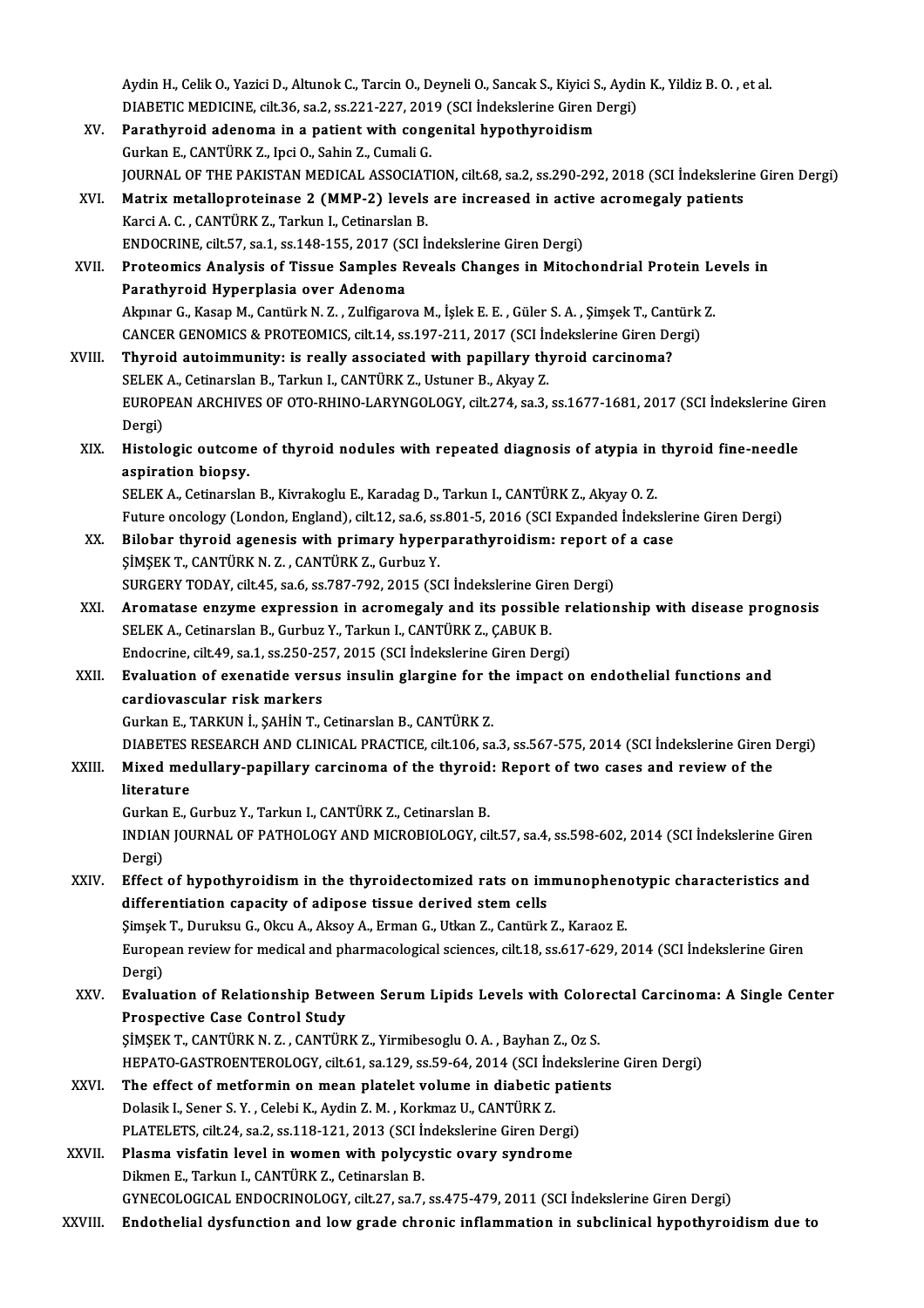|              | autoimmune thyroiditis                                                                                  |
|--------------|---------------------------------------------------------------------------------------------------------|
|              | Turemen E. E., Cetinarslan B., SAHİN T., CANTÜRK Z., Tarkun I.                                          |
|              | ENDOCRINE JOURNAL, cilt 58, sa.5, ss.349-354, 2011 (SCI Indekslerine Giren Dergi)                       |
| XXIX.        | Plasma adiponectin and resistin levels in women with polycystic ovary syndrome: relation to body        |
|              | mass index and insulin resistance                                                                       |
|              | Dikmen E., Tarkun I., Ozturk F., ARSLAN B., CANTÜRK Z.                                                  |
|              | TURKISH JOURNAL OF MEDICAL SCIENCES, cilt.41, sa.1, ss.45-52, 2011 (SCI İndekslerine Giren Dergi)       |
| XXX.         | Impact of treatment with metformin on adipokines in patients with polycystic ovary syndrome             |
|              | Tarkun I., Dikmen E., Cetinarslan B., CANTÜRK Z.                                                        |
|              | EUROPEAN CYTOKINE NETWORK, cilt.21, sa.4, ss.272-277, 2010 (SCI İndekslerine Giren Dergi)               |
| XXXI.        | Necessity for additional incisions with the cervical collar incision to remove retrosternal goiters     |
|              | TOPÇU S., Liman S. T., Canturk Z., Utkan Z., CANTÜRK Z., Corak S., Cetinarslan B.                       |
|              | SURGERY TODAY, cilt.38, sa.12, ss.1072-1077, 2008 (SCI Indekslerine Giren Dergi)                        |
| <b>XXXII</b> | Serum levels of hepatoprotective peptide adiponectin in non-alcoholic fatty liver disease               |
|              | Aygun C., Senturk O., Hulagu S., Uraz S., CELEBİ A., Konduk T., MUTLU B., CANTÜRK Z.                    |
|              | EUROPEAN JOURNAL OF GASTROENTEROLOGY & HEPATOLOGY, cilt.18, sa.2, ss.175-180, 2006 (SCI Indekslerine    |
|              | Giren Dergi)                                                                                            |
| XXXIII.      | Anticardiolipin and anti-beta 2 glycoprotein I antibody concentrations in patients with type 2          |
|              | diabetes mellitus                                                                                       |
|              | Tarkun I., Hacihanefioglu A., Tarkun P., ÇETİNARSLAN B., Canturk Z.                                     |
|              | DIABETES RESEARCH AND CLINICAL PRACTICE, cilt.68, sa.3, ss.181-187, 2005 (SCI İndekslerine Giren Dergi) |
| XXXIV.       | The plasminogen activator system in young and lean women with polycystic ovary syndrome                 |
|              | TARKUN İ., CANTÜRK Z., ARSLAN B., TÜREMEN E., TARKUN P.                                                 |
|              | Endocrine Journal, 2004 (SCI İndekslerine Giren Dergi)                                                  |
| XXXV.        | Protective Effect of IGF-1 on Experimental Liver Cirrhosis-Induced Common Bile Duct Ligation            |
|              | CANTÜRK N. Z., CANTÜRK Z., Özden M., Dalçik H., Yardimoglu M., Tülübas F.                               |
|              | Hepato-Gastroenterology, cilt.50, sa.54, ss.2061-2066, 2003 (SCI İndekslerine Giren Dergi)              |
| XXXVI.       | The risk of microcarcinoma in patients with multinodular goiter Multinodüler guatr hastalarindaki       |
|              | mikrokarsinom riski                                                                                     |
|              | Okay E., CANTÜRK Z., Kaçar Özkara S., Yildiz K., ARSLAN B., Utkan Z.                                    |
|              | Turkish Journal of Surgery, cilt.19, sa.2, ss.101-105, 2003 (SCI Expanded İndekslerine Giren Dergi)     |

## Diğer Dergilerde Yayınlanan Makaleler

- Iger Dergilerde Yayınlanan Makaleler<br>I. The impact of COVID-19 pandemic on glycemic control in patients with diabetes mellitus in Turkey: a<br>multi conter study from Kospeli multi-center study from the mediator of COVID-19 pandem<br>multi-center study from Kocaeli<br>SELEMA CEZERE Alture SÖZEN The impact of COVID-19 pandemic on glycemic control in patients with diabetes mellitus in Turk<br>multi-center study from Kocaeli<br>SELEK A., GEZER E., Altun E., SÖZEN M., Topaloglu O., KÖKSALAN D., Demirkan H., Karakaya D., Ce multi-center study from Kocaeli<br>SELEK A., GEZER E., Altun E., SÖZEN M., Topaloglu O., KÖKSALAN D., Demirkan H., Karakaya D., Cetinarslan B.,<br>CANTÜRK Z., et al. SELEK A., GEZER E., Altun E., SÖZEN M., Topaloglu O., KÖKSALAN D., Demirkan H., Karakaya D., Cetinarslan B.,<br>CANTÜRK Z., et al.<br>JOURNAL OF DIABETES AND METABOLIC DISORDERS, cilt.20, sa.2, ss.1461-1467, 2021 (ESCI İndeksler CANTÜ<br>JOURN<br>Dergi)<br>Primal I . JOURNAL OF DIABETES AND METABOLIC DISORDERS, cilt.20, sa.2, ss.1461-1467, 2021 (ESCI Indekslerine Giren<br>Dergi)<br>II. Primary hypothalamic lymphoma with clinical findings mimicking pituitary apoplexy: a case report<br>SÖZEN
- Dergi)<br><mark>Primary hypothalamic lymphoma with clinical findings mimicking pitu</mark><br>SÖZEN M., YAPRAK BAYRAK B., SELEK A., CANTÜRK Z., Cetinarslan B., GEZER E.<br>JOUPMAL OF MEDICAL CASE PEPOPTS, silt 15, sa 1, 2021 (ESCL Indekslerin Primary hypothalamic lymphoma with clinical findings mimicking pituitary apop<br>SÖZEN M., YAPRAK BAYRAK B., SELEK A., CANTÜRK Z., Cetinarslan B., GEZER E.<br>JOURNAL OF MEDICAL CASE REPORTS, cilt.15, sa.1, 2021 (ESCI İndeksleri SÖZEN M., YAPRAK BAYRAK B., SELEK A., CANTÜRK Z., Cetinarslan B., GEZER E.<br>JOURNAL OF MEDICAL CASE REPORTS, cilt.15, sa.1, 2021 (ESCI İndekslerine Giren Dergi)<br>III. Awareness of influenza and pneumococcal vaccines in d
- JOURNAL OF MEDICAL CASE REPORTS, cilt.15, sa.1, 2021 (ESCI İndekslerine Giren Dergi)<br><mark>Awareness of influenza and pneumococcal vaccines in diabetic patients</mark><br>SÖZEN M., PEKER KARATOPRAK A., Demirhan Y., Nasirlier G. C. , SEL Awareness of influenza an<br>SÖZEN M., PEKER KARATOPR.<br>Tarkun I., KÖKSALAN D., et al.<br>JOUPNAL OF DIAPETES AND I SÖZEN M., PEKER KARATOPRAK A., Demirhan Y., Nasirlier G. C. , SELEK A., GEZER E., Cetinarsl<br>Tarkun I., KÖKSALAN D., et al.<br>JOURNAL OF DIABETES AND METABOLIC DISORDERS, 2021 (ESCI İndekslerine Giren Dergi)<br>The Effect of Chr Tarkun I., KÖKSALAN D., et al.<br>JOURNAL OF DIABETES AND METABOLIC DISORDERS, 2021 (ESCI İndekslerine Giren Dergi)<br>IV. The Effect of Chronic Glucocorticoid Exposure on Brown Adipose Tissue in Cushing's Disease

SELEK A., SÖZEN M., Cayir B. F., Tarkun I., Cetinarslan B., CANTÜRK Z., GEZER E., KÖKSALAN D. HASEKI TIP BULTENI-MEDICAL BULLETIN OF HASEKI, cilt.59, sa.2, ss.133-138, 2021 (ESCI İndekslerine Giren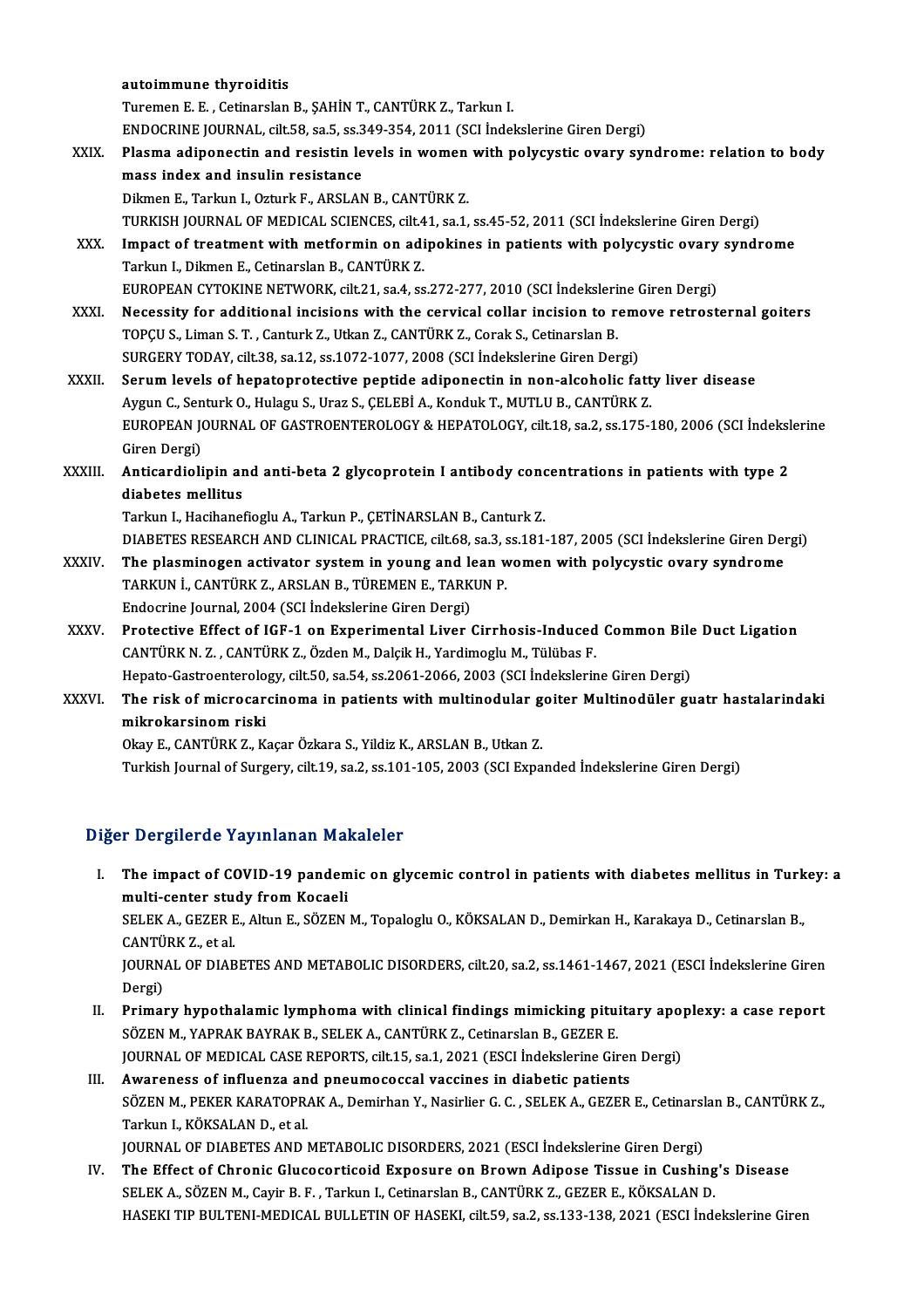Dergi)

Dergi)<br>V. İnflamasyonla İlişkili Hemogram Parametreleri Diyabetes Mellitusun Bir Göstergesi Olabilir Mi?<br>SÖZEN M. ARSLAN B. CANTÜRK 7, SELEK A. GEZER E. damirban v. setin v. Dergi)<br>İnflamasyonla İlişkili Hemogram Parametreleri Diyabetes Mellitusu<br>SÖZEN M., ARSLAN B., CANTÜRK Z., SELEK A., GEZER E., demirhan y., çetin y.<br>Kosaali Üniversitesi Seğlik Bilimleri Dergisi, silt 7, sa.1, ss.39,42,2021 İnflamasyonla İlişkili Hemogram Parametreleri Diyabetes Mellitusun Bir Göstergesi Olabilir Mi?<br>SÖZEN M., ARSLAN B., CANTÜRK Z., SELEK A., GEZER E., demirhan y., çetin y.<br>Kocaeli Üniversitesi Sağlık Bilimleri Dergisi, cilt. SÖZEN M., ARSLAN B., CANTÜRK Z., SELEK A., GEZER E., demirhan y., çetin y.<br>Kocaeli Üniversitesi Sağlık Bilimleri Dergisi, cilt.7, sa.1, ss.39-42, 2021 (Diğer Kurumların Hakemli Dergileri)<br>VI. Estrogen Receptor-Alpha Expres Kocaeli Üniversitesi Sağlık Bilimleri Dergisi, cilt.7, sa.1, ss.39-42, 2021 (Diğer Kurumların Hakemli Dergileri) ÖZTÜRKF.,ARSLANB.,GEZERE.,GÜRBÜZ Y.S. ,SELEKA.,SÖZENM.,CANTÜRKZ.,TARKUNİ. Medical Journal of Western Black Sea, cilt.4, sa.2, ss.78-85, 2020 (Diğer Kurumların Hakemli Dergileri) VII. Cushing's disease due to a pituitary adenoma as a component of collision tumor: A case report and reviewof the literature Cushing's disease due to a pituitary adenoma as a component of collision tumor: A case report and<br>review of the literature<br>GEZER E., CANTÜRK Z., SELEK A., Çetinarslan B., TARKUN İ., Sözen M., Kiraz U., GÜRBÜZ Y. S. , CEYLA review of the literature<br>GEZER E., CANTÜRK Z., SELEK A., Çetinarslan B., TARKUN İ., Sözen M., Kiraz U., GÜRBÜZ Y.<br>Journal of Medical Case Reports, cilt.14, sa.1, 2020 (Diğer Kurumların Hakemli Dergileri)<br>Thyroid gland mete GEZER E., CANTÜRK Z., SELEK A., Çetinarslan B., TARKUN İ., Sözen M<br>Journal of Medical Case Reports, cilt.14, sa.1, 2020 (Diğer Kurumları<br>VIII. Thyroid gland metastasis from breast cancer: a case report<br>SÖZEN M. CANTÜRK Z. Journal of Medical Case Reports, cilt.14, sa.1, 2020 (Diğer Kurumların Hakemli Dergileri)<br>Thyroid gland metastasis from breast cancer: a case report<br>SÖZEN M., CANTÜRK Z., ARSLAN B., SELEK A., GEZER E., VURAL Ç., Kiraz U. Thyroid gland metastasis from breast cancer: a case report<br>SÖZEN M., CANTÜRK Z., ARSLAN B., SELEK A., GEZER E., VURAL Ç., Kiraz U.<br>Journal of Research in Clinical Medicine, cilt.8, sa.1, ss.15, 2020 (Diğer Kurumların Hakem SÖZEN M., CANTÜRK Z., ARSLAN B., SELEK A., GEZER E., VURAL Ç., Kiraz U.<br>Journal of Research in Clinical Medicine, cilt.8, sa.1, ss.15, 2020 (Diğer Kurumların Hakemli Dergileri)<br>IX. Assessment of Mean Platelet Volume in Acr Journal of Research in Clinical Medicine, cilt.8, sa.1, ss.15, 2020 (Diğer<br>Assessment of Mean Platelet Volume in Acromegaly And Its Re<br>AKYAY Ö. Z. , SELEK A., batman a., ARSLAN B., CANTÜRK Z., TARKUN İ.<br>Journal of Harran U IX. Assessment of Mean Platelet Volume in Acromegaly And Its Relation With TheTreatment<br>AKYAY Ö. Z. , SELEK A., batman a., ARSLAN B., CANTÜRK Z., TARKUN İ.<br>Journal of Harran University Medical Faculty, cilt.3, sa.17, ss.35 X. Metastatic MEN1 Syndrome Treated with Lutetium-177 - A Case Report GEZERE.,ARSLANB.,CANTÜRKZ.,TARKUNİ., sözenm.,SELEKA. Metastatic MEN1 Syndrome Treated with Lutetium-177 – A Case Report<br>GEZER E., ARSLAN B., CANTÜRK Z., TARKUN İ., sözen m., SELEK A.<br>European Endocrinology, cilt.15, sa.2, ss.92, 2019 (Diğer Kurumların Hakemli Dergileri)<br>Para XI. Parathyroi adenoma in a patient with congenital hypothyroidsm<br>Gurkan E., CANTÜRK Z., ipçi ö., ŞAHİN Z. European Endocrinology, cilt.15, sa.2, ss<br>Parathyroi adenoma in a patient wi<br>Gurkan E., CANTÜRK Z., ipçi ö., ŞAHİN Z.<br>JOUPNAL OF THE PAKISTAN MEDICAL Parathyroi adenoma in a patient with congenital hypothyroidsm<br>Gurkan E., CANTÜRK Z., ipçi ö., ŞAHİN Z.<br>JOURNAL OF THE PAKISTAN MEDICAL ASSOCIATION, cilt.68, sa.2, ss.290-292, 2018 (Diğer Kurumların Hakemli<br>Persileri) Gurkan E.,<br>JOURNAL<br>Dergileri)<br>The Utilit JOURNAL OF THE PAKISTAN MEDICAL ASSOCIATION, cilt.68, sa.2, ss.290-292, 2018 (Diğer Kurumların Hak<br>Dergileri)<br>XII. The Utility of Preoperative ACTH/Cortisol Ratio for the Diagnosis and Prognosis of Cushing's<br>Disease Dergileri)<br><mark>The Utili</mark><br>Disease<br>SELEK A The Utility of Preoperative ACTH/Cortisol Ratio for the Diagnosis and Pi<br>Disease<br>SELEK A., Cetinarslan B., CANTÜRK Z., Tarkun I., Akyay O. Z. , ÇABUK B., CEYLAN S.<br>JOUPMAL OF NEUPOSCIENCES IN PURAL PRACTICE sitt 9, ss 1, s Disease<br>SELEK A., Cetinarslan B., CANTÜRK Z., Tarkun I., Akyay O. Z. , ÇABUK B., CEYLAN S.<br>JOURNAL OF NEUROSCIENCES IN RURAL PRACTICE, cilt.9, sa.1, ss.106-111, 2018 (ESCI İndekslerine Giren Dergi)<br>Bitultary Abssess Due to SELEK A., Cetinarslan B., CANTÜRK Z., Tarkun I., Akyay O. Z. , ÇABUK B., CEYLAN S.<br>JOURNAL OF NEUROSCIENCES IN RURAL PRACTICE, cilt.9, sa.1, ss.106-111, 2018 (ESCI İndekslerine Giren Derg<br>XIII. Pituitary Abscess Due to Sta JOURNAL OF NEUROSCIENCES IN RURAL PRACTICE, cilt.9, sa.1, ss.106-111, 20<br>Pituitary Abscess Due to Staphylococcus Lugdunensis in a Patient wi<br>SELEK A., Cetinarslan B., Tarkun I., CANTÜRK Z., Akyay O., ÇABUK B., VURAL Ç.<br>TUR Pituitary Abscess Due to Staphylococcus Lugdunensis in a Patient with Lymphocytic Hypophysitis<br>SELEK A., Cetinarslan B., Tarkun I., CANTÜRK Z., Akyay O., ÇABUK B., VURAL Ç.<br>TURKISH JOURNAL OF ENDOCRINOLOGY AND METABOLISM, SELEK A., Cet<br>TURKISH JOU<br>Giren Dergi)<br>Dermateleg TURKISH JOURNAL OF ENDOCRINOLOGY AND METAI<br>Giren Dergi)<br>XIV. Dermatologic Findings In Adult Obese Patients<br>Deminsi K. Sauman N. Silan Altürk A. Odvalmag Den Giren Dergi)<br><mark>Dermatologic Findings In Adult Obese Patients</mark><br>Demirci K., Sayman N., Şikar Aktürk A., Odyakmaz Demirsoy E., Çağlayan Ç., Cantürk Z., Bayramgürler D., Kıran R<br>JOUPNAL OF HEALTH SCIENCES OF KOCAELLUNIVERSITY, Dermatologic Findings In Adult Obese Patients<br>Demirci K., Sayman N., Şikar Aktürk A., Odyakmaz Demirsoy E., Çağlayan Ç., Cantürk Z., Bayramgürler D., Kır<br>JOURNAL OF HEALTH SCIENCES OF KOCAELI UNIVERSITY, cilt.2, ss.1-6, 20 Demirci K., Sayman N., Şikar Aktürk A., Odyakmaz Demirsoy E., Çağlay<br>JOURNAL OF HEALTH SCIENCES OF KOCAELI UNIVERSITY, cilt.2, ss.1.<br>XV. Bariatrik Cerrahi Sonrası Endokrinolojik ve Metabolik Takip<br>AKYAYÖ Z. ABSLAN B. CANTÜ JOURNAL OF HEALTH SCIENCES OF KOCAELI UNIVERSITY, cilt.2, ss.1-6, 2016 (Hakemli Üniversite Dergisi)<br>Bariatrik Cerrahi Sonrası Endokrinolojik ve Metabolik Takip<br>AKYAY Ö. Z. , ARSLAN B., CANTÜRK Z., TARKUN İ., SELEK A. Türkiye Klinikleri Endokrinoloji Dergisi, cilt.11, sa.1, ss.1-9, 2016 (Diğer Kurumların Hakemli Dergileri) AKYAY Ö. Z. , ARSLAN B., CANTÜRK Z., TARKUN İ., SELEK A.<br>Türkiye Klinikleri Endokrinoloji Dergisi, cilt.11, sa.1, ss.1-9, 2016 (Diğer Kurumların Hakemli Dergileri)<br>XVI. Pituitary Abscess Due to Staphylococcus Lugdunensis i Türkiye Klinikleri Endokrinoloji Dergisi, cilt.11, sa.1, ss.1-9, 2016 (Diğer Kurumların Ha<br>Pituitary Abscess Due to Staphylococcus Lugdunensis in a Patientwith Lymp<br>SELEK A., ÇETİNARSLAN B., TARKUN İ., CANTÜRK Z., AKYAY Ö. Pituitary Abscess Due to Staphylococcus Lugdunensis in a Patientwith Lymphocytic Hypophy:<br>SELEK A., ÇETİNARSLAN B., TARKUN İ., CANTÜRK Z., AKYAY Ö. Z. , ÇABUK B., VURAL Ç.<br>TURKISH JOURNAL OF ENDOCRINOLOGY AND METABOLISM, 2 SELEK A., ÇETİNARSLAN B., TARKUN İ., CANTÜRK Z., AKYAY Ö. Z. , ÇABU<br>TURKISH JOURNAL OF ENDOCRINOLOGY AND METABOLISM, 2016 (Diğ<br>XVII. New-Onset Sarcoidosis After Remission of Cushing's Syndrome<br>SELEK A. ARCUN BARIS S. BERRÍ TURKISH JOURNAL OF ENDOCRINOLOGY AND METABOLISM, 2016 (Diğer Kurumların Hakemli Dergileri)<br>New-Onset Sarcoidosis After Remission of Cushing's Syndrome<br>SELEK A., ARGUN BARIS S., BERRİN C., CANTÜRK Z., TARKUN İ., AKYAY Ö. Z. New-Onset Sarcoidosis After Remission of Cushing's Syndrome<br>SELEK A., ARGUN BARIŞ S., BERRİN Ç., CANTÜRK Z., TARKUN İ., AKYAY Ö. Z.<br>TURKISH THORACIC JOURNAL, cilt.17, sa.1, ss.35-37, 2016 (ESCI İndekslerine Giren Dergi)<br>In SELEK A., ARGUN BARIŞ S., BERRİN Ç., CANTÜRK Z., TARKUN İ., AKYAY Ö. Z.<br>TURKISH THORACIC JOURNAL, cilt.17, sa.1, ss.35-37, 2016 (ESCI İndekslerine Giren De<br>XVIII. Insulin resistance and metabolic syndrome in female androge TURKISH THORACIC JOURNAL, cilt.17, sa.1, ss.35-37, 2016 (ESCI İndekslerine Giren De<br>Insulin resistance and metabolic syndrome in female androgenetic alopecia<br>Salman S., Demirsoy E., Bilen N., CANTÜRK Z., Akturk A., BAYRAMG Insulin resistance and metabolic syndrome in female androgenetic alopecia<br>Salman S., Demirsoy E., Bilen N., CANTÜRK Z., Akturk A., BAYRAMGÜRLER D., KIRAN R.<br>TURKDERM-ARCHIVES OF THE TURKISH DERMATOLOGY AND VENEROLOGY, cilt Salman S., Demirsoy E., Bil<br>TURKDERM-ARCHIVES OF<br>İndekslerine Giren Dergi)<br>PLASMA ADIRONECTIN TURKDERM-ARCHIVES OF THE TURKISH DERMATOLOGY AND VENEROLOGY, cilt.49, sa.2, ss.134-1<br>
indekslerine Giren Dergi)<br>XIX. PLASMA ADIPONECTINE AND RESISTIN LEVELS IN WOMEN WITH POLYCYSTIC OVARY<br>
SYNDROME.RELATION TO BODY MASS IN Indekslerine Giren Dergi)<br>PLASMA ADIPONECTINE AND RESISTIN LEVELS IN WOMEN WITH POLYCYSTIC OVARY<br>SYNDROME:RELATION TO BODY MASS INDEX AND INSULINE RESISTANCE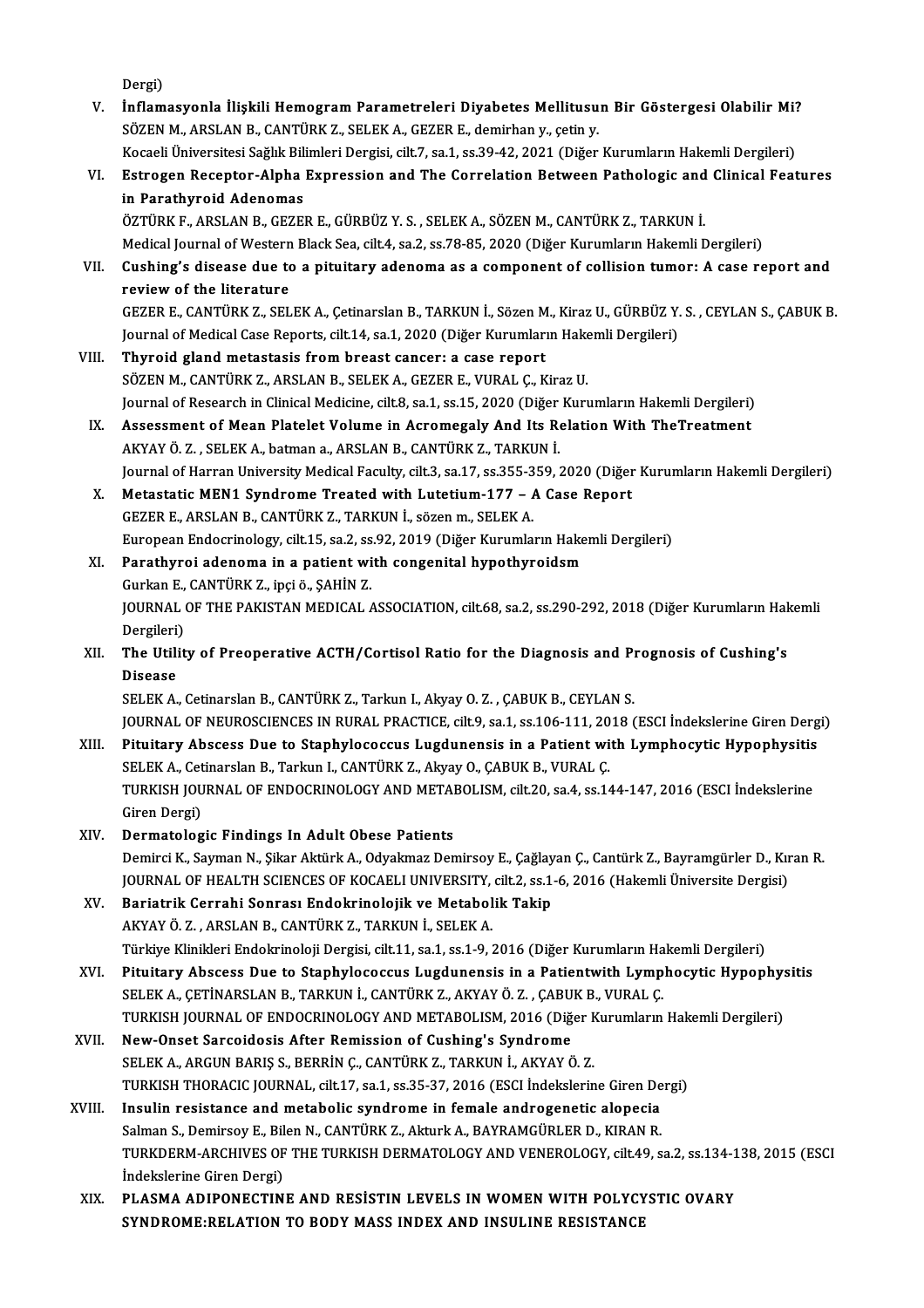|         | Dikmen E., Tarkun I., Ozturk F., Arslan B., CANTÜRK Z.                                                                           |
|---------|----------------------------------------------------------------------------------------------------------------------------------|
|         | Turkish Journal Of Medical Sciences, cilt.41, sa.1, ss.45-52, 2011 (Diğer Kurumların Hakemli Dergileri)                          |
| XX.     | Beslenme Durumunun Değerlendirilmesi                                                                                             |
|         | Cantürk Z.                                                                                                                       |
|         | Endokrinoloji Dergisi, cilt.1, ss.1-6, 2009 (Hakemli Üniversite Dergisi)                                                         |
| XXI.    | <b>Cushing Sendromu</b>                                                                                                          |
|         | Cantürk Z.                                                                                                                       |
|         | Sendrom, cilt.19, ss.56-60, 2007 (Hakemli Üniversite Dergisi)                                                                    |
| XXII.   | Dopamin agonistleri ve somatostatin analogları                                                                                   |
|         | Cantürk Z                                                                                                                        |
|         | Türkiye Klinikleri Endokrinoloji Dergisi, cilt.37, sa.3, ss.42-48, 2007 (Hakemli Üniversite Dergisi)                             |
| XXIII.  | Prevalence and risk factors for gall bladder polyps.                                                                             |
|         | Cantürk Z                                                                                                                        |
|         | East Afr Med, cilt.84, sa.7, ss.336-341, 2007 (Hakemli Üniversite Dergisi)                                                       |
| XXIV.   | Association between Circulating Tumor Necrosis Factor-Alpha, Interleukin-6and Isulin Resistance in                               |
|         | Normal-Weight women with Polycystic Ovary Syndrome                                                                               |
|         | Cantürk Z.                                                                                                                       |
|         | Metab Syndr Relat Disord, cilt.4, sa.2, ss.122-128, 2006 (Hakemli Üniversite Dergisi)                                            |
| XXV.    | Metabolik sendromun patofizyolojisinde inflamasyonun rolü                                                                        |
|         | Cantürk Z                                                                                                                        |
|         | Folia Hipertansiyon Diyabet Ateroskleroz Dergisi, cilt.5, ss.5-10, 2005 (Hakemli Üniversite Dergisi)                             |
| XXVI.   | Effect of rosiglitazone on insulin resistance ,C-reactive protein and endothelial function in non-                               |
|         | obese young women with polycystic ovary syndrome.                                                                                |
|         | Cantürk Z                                                                                                                        |
|         | Eur J Endocrinol, cilt.153, sa.1, ss.115-121, 2005 (Hakemli Üniversite Dergisi)                                                  |
| XXVII.  | Adulthood nesidioblastosis: Acase report<br>Cantürk Z.                                                                           |
|         | Turkis J of Endoc and Metab, cilt 11, ss 67-69, 2005 (Hakemli Üniversite Dergisi)                                                |
| XXVIII. |                                                                                                                                  |
|         | The plasma homocysteine concentrations and relationship with insulin resistance in young women<br>with polycystic ovary syndrome |
|         | Cantürk Z                                                                                                                        |
|         | Turkis Jof Endoc and Metab, cilt.1, ss.23-28, 2005 (Hakemli Üniversite Dergisi)                                                  |
| XXIX.   | Homocysteine concentrations in type 2 diabetic patients with silent myocardial ischemia:apredictive                              |
|         | marker.                                                                                                                          |
|         | Cantürk Z                                                                                                                        |
|         | J Diabetes Complications, cilt.18, sa.3, ss.165-168, 2004 (Hakemli Üniversite Dergisi)                                           |
| XXX.    | Endothelial dysfunction in young women with polycystic ovary syndrome:relationship with insulin                                  |
|         | resistance and low-grade chronic inflammation                                                                                    |
|         | Cantürk Z.                                                                                                                       |
|         | J Clin Endocrinol Metab, cilt.89, sa.11, ss.5592-5596, 2004 (Hakemli Üniversite Dergisi)                                         |
| XXXI.   | Hipertiroidili Hastalarda ,propiltiyoürasil tedavisinin nitric oksit oksidan ve antioksidanlar üzerine                           |
|         | etkileri                                                                                                                         |
|         | Cantürk Z                                                                                                                        |
|         | Türk Klinik Biyokimya Dergisi, cilt.2, ss.1-7, 2004 (Hakemli Üniversite Dergisi)                                                 |
| XXXII.  | Homocysteine concentrations in subclinical hypothyroidism.                                                                       |
|         | Cantürk Z                                                                                                                        |
|         | Endocr Res, cilt.30, sa.3, ss.351-359, 2004 (Hakemli Üniversite Dergisi)                                                         |
| XXXIII. | Subclinical hypothyroidism                                                                                                       |
|         | Cantürk Z                                                                                                                        |
|         | Thyroid, cilt.14, sa.1, ss.870-871, 2004 (Hakemli Üniversite Dergisi)                                                            |
| XXXIV.  | Serum ferritin levels in poorly and well controlled diabetes mellitus                                                            |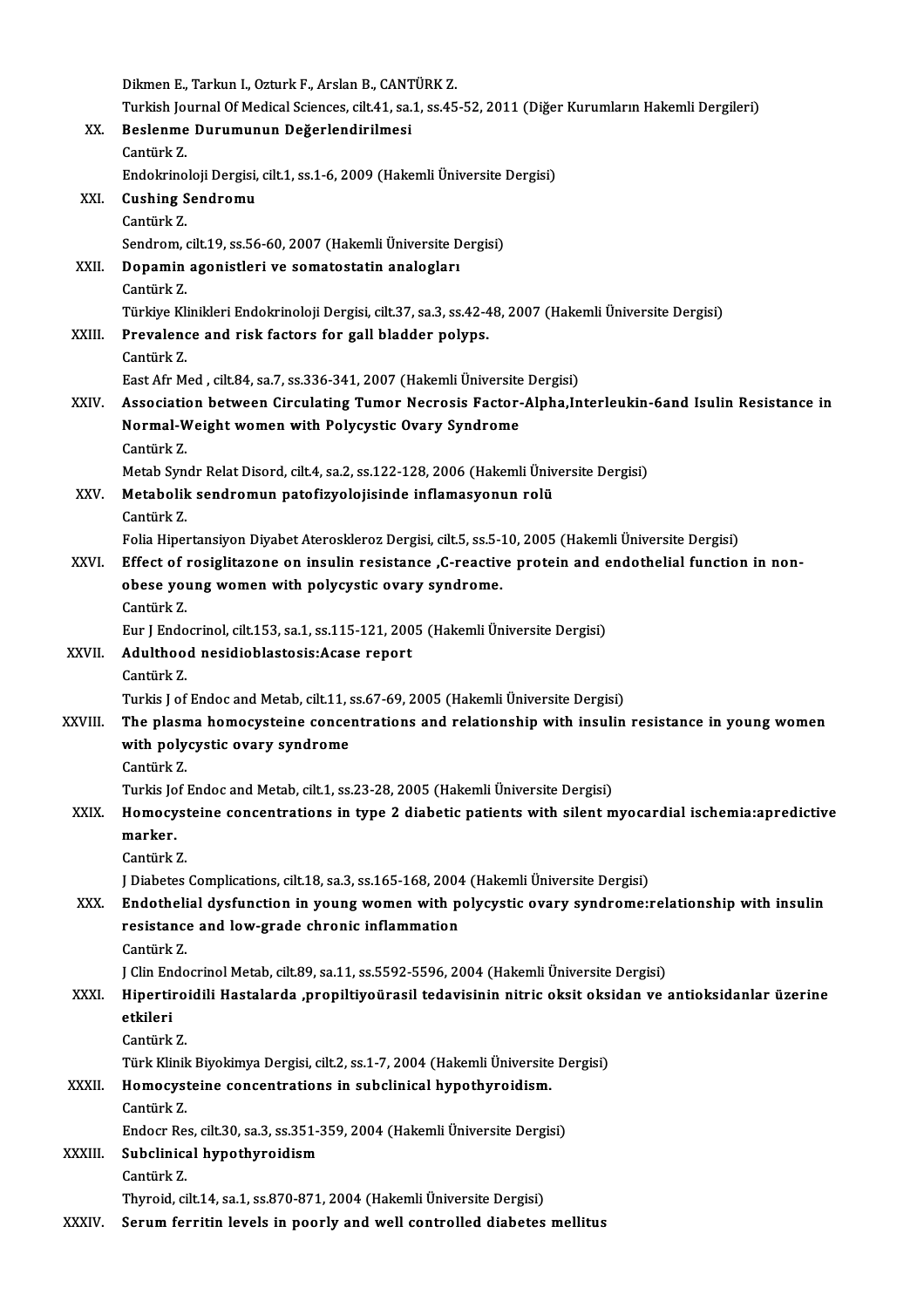|               | Cantürk Z                                                                                                                                                     |
|---------------|---------------------------------------------------------------------------------------------------------------------------------------------------------------|
|               | Endocrine Res, cilt.29, ss.299-306, 2003 (Hakemli Üniversite Dergisi)                                                                                         |
| XXXV.         | Mültinodüler guatr hastalarındaki mikroskarsinom riski<br>Cantürk Z                                                                                           |
|               | Ulusal Cerrahi Dergisi, cilt.19, ss.101-105, 2003 (Hakemli Üniversite Dergisi)                                                                                |
| XXXVI.        | Asemptomatik tip 2 diabetes mellitus lu hastalarda sessiz miyokard iskemisi: Hangi hastalar risk                                                              |
|               | altında?                                                                                                                                                      |
|               | Cantürk Z.                                                                                                                                                    |
|               | Endokrinolojide Yönelişler, cilt.12, ss.15-18, 2003 (Hakemli Üniversite Dergisi)                                                                              |
| <b>XXXVII</b> | Tiroid ince iğne aspirasyon biyopsisinde dörtlü ve beşli kategori ile sınıflandırmaların                                                                      |
|               | karşılaştırılması                                                                                                                                             |
|               | Cantürk Z                                                                                                                                                     |
| XXXVIII.      | ulusal cerrahi Dergisi, cilt.19, ss.1-2, 2003 (Hakemli Üniversite Dergisi)<br>Erkek Yalancı Hermofroditliğ: Leydig Hücre hipoplazisi saptanan bir olgu sunumu |
|               | Cantürk Z                                                                                                                                                     |
|               | Endokrinolojide Yönelişle, cilt.12, ss.209-212, 2003 (Hakemli Üniversite Dergisi)                                                                             |
| <b>XXXIX</b>  | Duration of the P wave dispersion in subclinical hyperthyroidism                                                                                              |
|               | Cantürk Z.                                                                                                                                                    |
|               | Endocrine Practice, cilt.9, ss.200-203, 2003 (Hakemli Üniversite Dergisi)                                                                                     |
| XL.           | Nosocomial infections and obesity in surgical patients                                                                                                        |
|               | Cantürk Z                                                                                                                                                     |
|               | Obes Res, cilt.11, ss.769-775, 2003 (Hakemli Üniversite Dergisi)                                                                                              |
| XLI.          | Lipid profile and lipoprotein (a) is a risk factor for cardiovascular disease in women with                                                                   |
|               | subclinical hypothyroidism.                                                                                                                                   |
|               | Cantürk Z                                                                                                                                                     |
|               | Endocrine Res, cilt.29, ss.299-306, 2003 (Hakemli Üniversite Dergisi)                                                                                         |
| XLII.         | Subklinik hipertiroidizmde metabolik parametrelerin değerlendirilmesi ve antitiroid tedavinin<br>etkileri                                                     |
|               | AKKOYUN M. TARKUN İ. ARSLAN B. CANTÜRK Z.                                                                                                                     |
|               | Turkiye Klinikleri Tip Bilimleri Dergisi, cilt.23, sa.6, ss.450-458, 2003 (Diğer Kurumların Hakemli Dergileri)                                                |
| XLIII.        | Homocysteine concentrations in type 2 diabetes mellitus patients without cardivascular                                                                        |
|               | disease: Relationship to metabolic parameters and diabetic complications                                                                                      |
|               | Cantürk Z                                                                                                                                                     |
|               | Turkish Journal of Endocrinology and Metabolism, cilt.7, ss.1-7, 2003 (Hakemli Üniversite Dergisi)                                                            |
| XLIV.         | Riedel tiroiditinde cerrahi tedavinin yeri                                                                                                                    |
|               | Cantürk Z.                                                                                                                                                    |
|               | Çağdaş Cerrahi, cilt.1, ss.1-2, 2003 (Hakemli Üniversite Dergisi)                                                                                             |
| XLV.          | Risk of nosocomial infections and effects of total cholesterol ,HDL -cholesterol in surgical patients                                                         |
|               | Cantürk Z<br>Clinical Nutr, cilt.21, ss.431-436, 2002 (Hakemli Üniversite Dergisi)                                                                            |
| XLVI.         | Lipoprotein (a) concentrations in patients with tybe 2 diabetes mellitus without cardiovascular                                                               |
|               | disease: relationship to metabolic parameters and diabetic complications                                                                                      |
|               | Cantürk Z                                                                                                                                                     |
|               | Nutr Metab Cardiovasc, cilt.12, ss.127-131, 2002 (Hakemli Üniversite Dergisi)                                                                                 |
| XLVII.        | The relationship between neutrophils and incisional wound healing                                                                                             |
|               | Cantürk Z                                                                                                                                                     |
|               | Skin Pharmacol Appl Skin Physiol, cilt.14, ss.108-116, 2001 (Hakemli Üniversite Dergisi)                                                                      |
| XLVIII.       | L-argininin nötrofiller üzerinden postoperatif adezyon oluşumuna etkileri                                                                                     |
|               | Cantürk Z.                                                                                                                                                    |
|               | Ulusal Travma Dergisi, cilt.6, ss.155-159, 2001 (Hakemli Üniversite Dergisi)                                                                                  |
| XLIX.         | Prevalence and comparisons of five different diagnostic methods for Helicobacter pylori in diabetic                                                           |
|               |                                                                                                                                                               |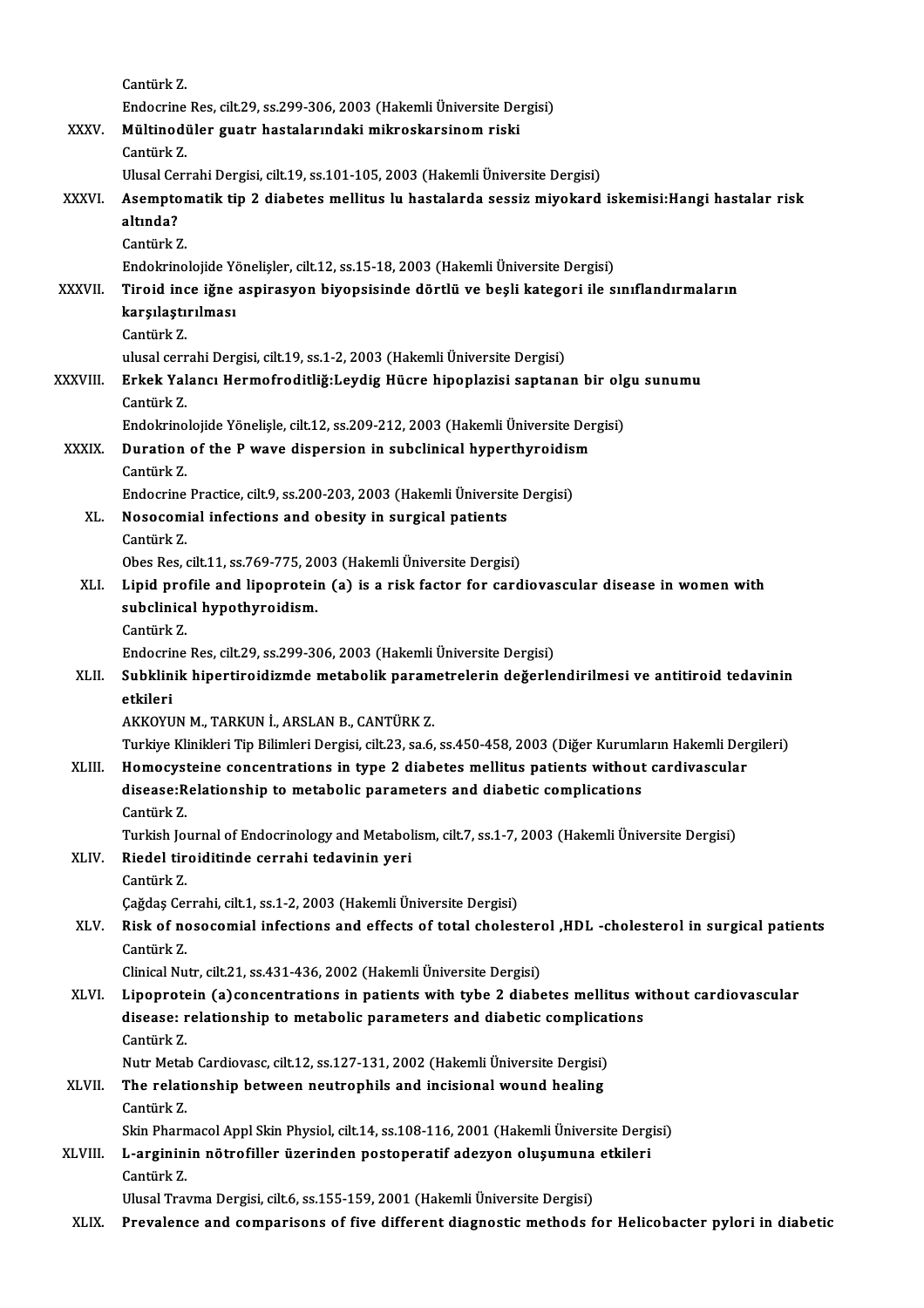|        | patients                                                                                         |
|--------|--------------------------------------------------------------------------------------------------|
|        | Cantürk Z                                                                                        |
|        | Endocr Res, cilt.27, ss.179-189, 2001 (Hakemli Üniversite Dergisi)                               |
| L.     | Effect of G-CSF on ethanol -induced hemorrhagic gastritis model in diabetes mellitus induced rat |
|        | Cantürk Z                                                                                        |
|        | Endocr Res, cilt.27, ss.191-201, 2001 (Hakemli Üniversite Dergisi)                               |
| LI.    | Tip2 diyabetli hastalarda koroner arter hastalığı ,serum lipoprotein(a)düzeyleri ve metabolik    |
|        | kontrol arasındaki ilişki                                                                        |
|        | Cantürk Z                                                                                        |
|        | Hipokrat Kardiyoloji, cilt.3, ss.12-15, 2001 (Hakemli Üniversite Dergisi)                        |
| LII.   | The role of L-arginine and neutrophils on incisional wound healing                               |
|        | Cantürk Z                                                                                        |
|        | Eur J Emerg Med, cilt.8, ss.311-315, 2001 (Hakemli Üniversite Dergisi)                           |
| LIII.  | Effects of vitamin E on neutrophil phagocytosis during experimental obstructive jaundice         |
|        | Cantürk Z.                                                                                       |
|        | Hepato-Gastroenterology, cilt.47, ss.355-358, 2000 (Hakemli Üniversite Dergisi)                  |
| LIV.   | Comparison of five detection methods for Helicobacter pylori                                     |
|        | Cantürk Z.                                                                                       |
|        | Acta Cytologica, cilt.44, ss.1010-1014, 2000 (Hakemli Üniversite Dergisi)                        |
| LV.    | Karaciğer sirozunda kolelitiazis sıklığı                                                         |
|        | Cantürk Z.                                                                                       |
|        | TKlin GASTROENTEROHEPATOL, cilt.11, ss.149-151, 2000 (Hakemli Üniversite Dergisi)                |
| LVI.   | Protective affect of vitamin E on gastric mucosal injury in rats with biliary obstruction        |
|        | Cantürk Z                                                                                        |
|        | Can J Gastroenterol, cilt.14, ss.499-503, 2000 (Hakemli Üniversite Dergisi)                      |
| LVII.  | Hemodiyaliz ve sürekli ayaktan periton diyalizi ile tedavi edilen son dönem böbrek yetmezlikli   |
|        | hastalarda safra kesesi taşı sıklığı                                                             |
|        | Cantürk Z                                                                                        |
|        | T Klin Gastroenterohepatol, cilt.11, ss.123-126, 2000 (Hakemli Üniversite Dergisi)               |
| LVIII. | Effects of granulocyte-macrophage colony-stimulating factor on incisional wound healing in an    |
|        | experimental diabetic rat model                                                                  |
|        | Cantürk Z.                                                                                       |
|        | Endocr Res, cilt.25, ss.105-116, 1999 (Hakemli Üniversite Dergisi)                               |
| LIX.   | The role of neutrophils in the formation of peritoneal adhesions                                 |
|        | Cantürk Z.                                                                                       |
|        | Hum Reprod, cilt.14, ss.49-54, 1999 (Hakemli Üniversite Dergisi)                                 |
| LX.    | Effects of rhG-CSF on neutrophil functions and bone marrow parameters in diabetic rats           |
|        | Cantürk Z.                                                                                       |
|        | Endocr Res, cilt.25, ss.381-395, 1999 (Hakemli Üniversite Dergisi)                               |
| LXI.   | Normotansif ve hipertansif obez hastalarda sol ventrikül sistolik fonksiyonları ve kilo kaybının |
|        | etkileri                                                                                         |
|        | Cantürk Z                                                                                        |
|        | Türk Diyabet Yıllığı, cilt.1, ss.83-88, 1999 (Hakemli Üniversite Dergisi)                        |
| LXII.  | The protective affect of vitamin E on gastric mucosal injury in rats with cirrhosis of the liver |
|        | Cantürk Z                                                                                        |
|        | Chin Med J, cilt.112, ss.56-60, 1999 (Hakemli Üniversite Dergisi)                                |
| LXIII. | NIDDM hastalarda glimepirid, gliclazide ve metformin ile tedavinin etkileri                      |
|        | Cantürk Z.                                                                                       |
|        | Türk Diyabet Yıllığı, cilt.1, ss.229-233, 1998 (Hakemli Üniversite Dergisi)                      |
| LXIV.  | The effects of prostaglandin E2 indomethacin&Ginko biloba extract on resistance to experimental  |
|        | sepsis                                                                                           |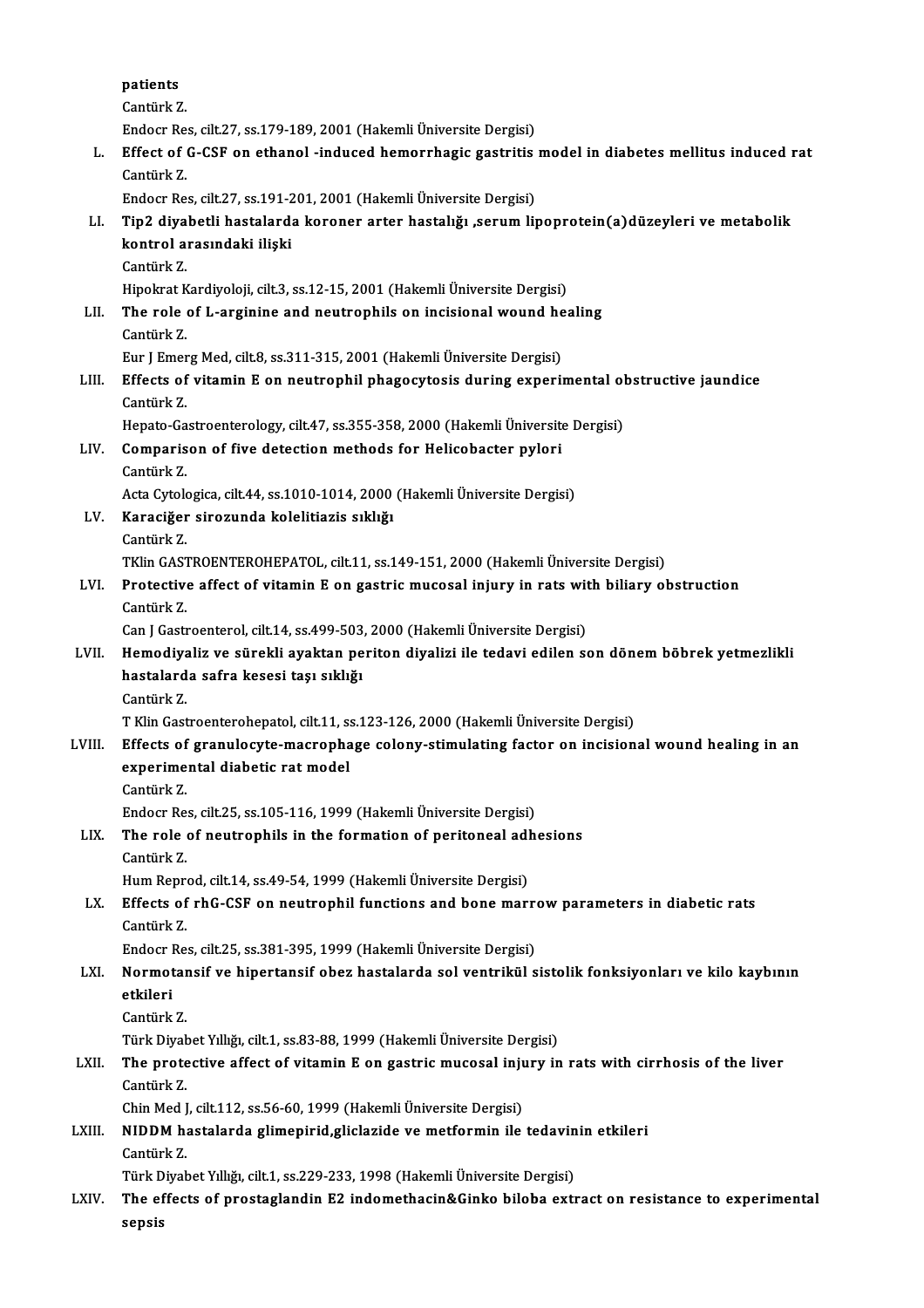|                         | Cantürk Z.                                                                                           |  |
|-------------------------|------------------------------------------------------------------------------------------------------|--|
|                         | Indian J Med Res, cilt.108, ss.88-92, 1998 (Hakemli Üniversite Dergisi)                              |  |
| LXV.                    | CYTOPROTECTIVE EFFECTS OF ALPHA TOCOPHEROL AGAINST LIVER INJURY INDUCED BY                           |  |
|                         | <b>EXTRAHEPATIC BILIARY OBSTRUCTION</b>                                                              |  |
|                         | Cantürk Z.                                                                                           |  |
|                         | East Afr Med J, cilt.78, ss.77-80, 1998 (Hakemli Üniversite Dergisi)                                 |  |
| LXVI.                   | Effects of rhG-CSF on neutrophil functions and survival in sepsis induced diabetic rats              |  |
|                         | Cantürk Z                                                                                            |  |
|                         | Endocr Res, cilt.24, ss.141-157, 1998 (Hakemli Üniversite Dergisi)                                   |  |
| LXVII.                  | The effect of allopurinol on carbontetrachloride hepatotoxicity in the mice                          |  |
|                         | Cantürk Z                                                                                            |  |
|                         | C.Ü TIP FAKÜLTESİ DERGİSİ, cilt.19, ss.157-161, 1997 (Hakemli Üniversite Dergisi)                    |  |
| LXVIII.                 | Deneysel Karaciğer sirozunda alfa tokoferol tedavisi sırasında tiroid fonksiyonlarının araştırılması |  |
|                         | Cantürk Z.                                                                                           |  |
|                         | Endoskopi Dergisi, cilt.8, ss.25-29, 1997 (Hakemli Üniversite Dergisi)                               |  |
| LXIX.                   | Diabetik hastalarda hepatit C enfeksiyonunun görülme sıklığı                                         |  |
|                         | Cantürk Z.                                                                                           |  |
|                         | Kocaeli UNİV TIP DERGİSİ, cilt.12, ss.226-229, 1997 (Hakemli Üniversite Dergisi)                     |  |
| LXX.                    | Deneysel diabet geliştirilen ratlarda nötrofil fonksiyonlarının incelenmesi                          |  |
|                         | Cantürk Z.                                                                                           |  |
|                         | Göztepe Tıp Dergisi, cilt.12, ss.226-229, 1997 (Hakemli Üniversite Dergisi)                          |  |
| LXXI.                   | <i>interferonlar</i>                                                                                 |  |
|                         | Cantürk Z.                                                                                           |  |
|                         | sendrom, cilt 6, ss 29-31, 1995 (Hakemli Üniversite Dergisi)                                         |  |
| <b>LXXII</b>            | İntravenöz İmmünglobülin tedavisi                                                                    |  |
|                         | Cantürk Z.                                                                                           |  |
|                         | Sendrom, cilt.6, ss 22-25, 1995 (Hakemli Üniversite Dergisi)                                         |  |
|                         |                                                                                                      |  |
| Kitap & Kitap Bölümleri |                                                                                                      |  |

- itap & Kitap Bölümleri<br>I. Tip 2 Diyabetes Mellitus- İnsülin Tedavisinden İnsülin Tedavisine Geçiş<br>Sentürk Z  $Tip 2 Div$ <br>Cantürk Z. Cantürk Z.<br>Diyabette İnsülin Tedavisi-2021, M Temel Yılmaz,Kamile Gül, Editör, Armoni Yayınları, İstanbul, ss.1-163, 2021 II. TRANS KADINLARDA ENDOKRIN YAKLASIM Diyabette İnsülin Tedavisi-2021, M Temel Yılmaz,Kamile<br>TRANS KADINLARDA ENDOKRIN YAKLASIM<br>SELEK A., GEZER E., ARSLAN B., CANTÜRK Z., SÖZEN M.<br>Ginsiyat Disforisi Multidisipliner Yaklasım İlkeleri, Dr. So Cinsiyet Disforisi Multidisipliner Yaklaşım İlkeleri, Dr. Seher Şirin, Prof. Dr. Aslıhan Polat, Editör, Ankara Nobel Tıp<br>Kitabevi, Kocaeli, ss.123-135, 2020 SELEK A., GEZER E., ARSLAN B., CAI<br>Cinsiyet Disforisi Multidisipliner Yal<br>Kitabevi, Kocaeli, ss.123-135, 2020<br>TRANS ERKEKI ERDE ENDOKRU III. TRANS ERKEKLERDE ENDOKRIN YAKLASIM Kitabevi, Kocaeli, ss.123-135, 2020<br>TRANS ERKEKLERDE ENDOKRIN YAKLASIM<br>SELEK A., SÖZEN M., CANTÜRK Z., ARSLAN B., GEZER E.<br>Cinsiyet Disforisi Multidisipliner Valdasım İlkeleri, Dr. Ss
- Cinsiyet Disforisi Multidisipliner Yaklaşım İlkeleri, Dr. Seher Şirin, Prof. Dr. Aslıhan Polat, Editör, Ankara Nobel Tıp<br>Kitabevi, Kocaeli, ss.167-180, 2020 SELEK A., SÖZEN M., CANTÜRK Z., A<br>Cinsiyet Disforisi Multidisipliner Yal<br>Kitabevi, Kocaeli, ss.167-180, 2020<br>Hinofiz Hastalıkları Tadavi va İ
- IV. Hipofiz Hastalıkları Tedavi ve İzlem Kılavuzu Kitabevi, Kocaeli, ss.167-180, 2020<br>Hipofiz Hastalıkları Tedavi ve İzlem Kılavuzu<br>EROĞLU ALTINOVA A., AKBABA G., AKTÜRK M. Y. , KEBAPÇI M. N. , ATMACA A., BAYRAM F., BİLEN H., CANTÜRK Z.,<br>YARMAN E.S Hi<mark>pofiz Hast</mark><br>EROĞLU ALTI<br>YARMAN E. S.<br>Mili Matbaagi EROĞLU ALTINOVA A., AKBABA G., AKTÜRK M. Y<br>YARMAN E. S.<br>Miki Matbaacılık Sa. Ve Tic.ltd. Şti, Ankara, 2019<br>Hinotinaidiler YARMAN E. S.<br>Miki Matbaacılık Sa. Ve Tic.ltd. Şti, Ankara, 2019<br>V. Hipotiroidiler Miki Matbaacılık Sa. Ve Tic.ltd. <mark>(</mark><br>Hipotiroidiler<br>ÇETİNARSLAN B., CANTÜRK Z.<br>Taylan Kabalalı'nun Tiraid baş

Taylan Kabalak'xxın Tiroid hastalıkları Kitabı, Çetinkalp Şevki, Özgen Ahmet Gökhan, Editör, BİLMEDYA, İstanbul,<br>ss.507-526, 2019 CETİNARSLAN B.,<br>Taylan Kabalak'xx<br>ss.507-526, 2019<br>METOROLİK SEN

VI. METOBOLİK SENDROM VE BİYOBELİRTEÇLER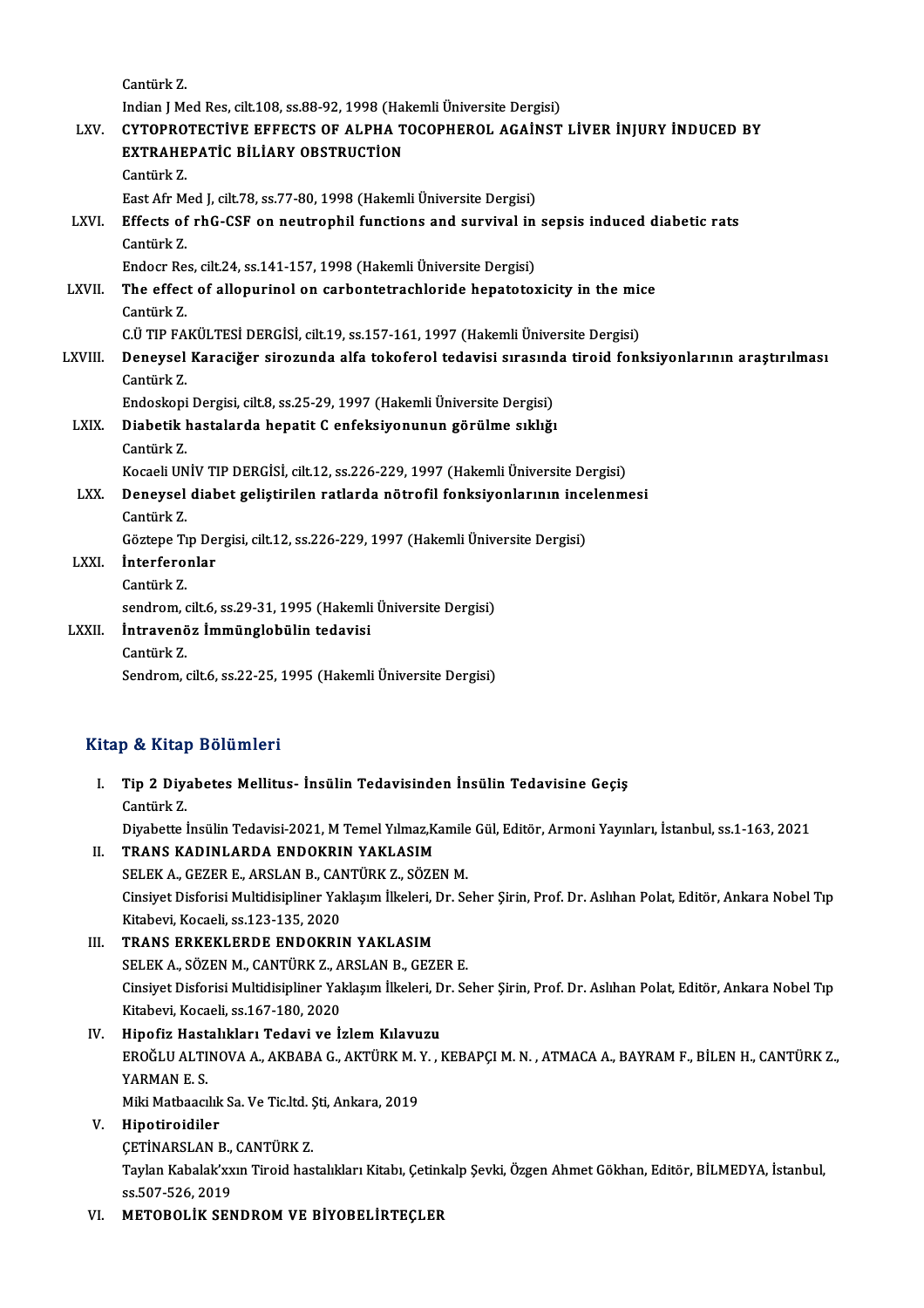CANTÜRK Z

CANTÜRK Z.<br>ENDOCRİN,METABOLİK HASTALIKLAR VE İN VİTRO DİYAGNOSTİK, HİLAL KOÇDOR, N. AYSUN PABUÇÇUOĞLU,<br>NİLÇÜN YENER, Editör, DOKUZ EVLÜL ÜNİVERSİTESİ MATRASL İsmin çe 196, 204, 2019. CANTÜRK Z.<br>ENDOCRİN,METABOLİK HASTALIKLAR VE İN VİTRO DİYAGNOSTİK, HİLAL KOÇDOR, N. A<br>NİLGÜN YENER, Editör, DOKUZ EYLÜL ÜNİVERSİTESİ MATBASI, İzmir, ss.196-204, 2019<br>TEMD, Diabatas Mallitus ve Kamplilsayıonlarının Tanı, Ta ENDOCRİN,METABOLİK HASTALIKLAR VE İN VİTRO DİYAGNOSTİK, HİLAL KOÇDOR, N. AYSUN PA<br>NİLGÜN YENER, Editör, DOKUZ EYLÜL ÜNİVERSİTESİ MATBASI, İzmir, ss.196-204, 2019<br>VII. TEMD Diabetes Mellitus ve Komplikasyonlarının Tanı, Ted

## NİLGÜN YENER, Editör, DOKUZ EYLÜL ÜNİVERSİTESİ MATBASI, İzmir, ss.196-204, 2019<br>TEMD Diabetes Mellitus ve Komplikasyonlarının Tanı, Tedavi ve İzlem Kılavuzu-2018<br>AZAL Ö., BAŞKAL N., ÇORAKÇI A., SALMAN S., DEYNELİ O., DİNÇÇ **TEM**<br>AZAI<br>et al.<br>Miki AZAL Ö., BAŞKAL N., ÇORAKÇI A., SALMAN S., DEYN<br>et al.<br>Miki Matbaacılık San. ve Tic. Ltd. Şti., Ankara, 2018<br>TEMD — HİROEİZ HASTALIKI ARITANI, TEDAV et al.<br>Miki Matbaacılık San. ve Tic. Ltd. Şti., Ankara, 2018<br>VIII. TEMD - HİPOFİZ HASTALIKLARITANI, TEDAVİ ve İZLEM KILAVUZU 2018<br>AKTÜRK M. X. EROĞLU ALTINOVA A. AKRARA G. ATMAGA A. RAYRAM E. RİLEN (

Miki Matbaacılık San. ve Tic. Ltd. Şti., Ankara, 2018<br>TEMD - HİPOFİZ HASTALIKLARITANI, TEDAVİ ve İZLEM KILAVUZU 2018<br>AKTÜRK M. Y. , EROĞLU ALTINOVA A., AKBABA G., ATMACA A., BAYRAM F., BİLEN C. Y. , CANTÜRK Z., ÇAKIR M.,<br>C **TEMD - HİPOFİZ HASTALIKLARIT.<br>AKTÜRK M. Y. , EROĞLU ALTINOVA A.,<br>ÇORAPÇIOĞLU D., DAĞDELEN S., et al.**<br>Miki Motboagilik Son ve Tis Ltd. Sti. A. AKTÜRK M. Y. , EROĞLU ALTINOVA A., AKBABA G.,<br>ÇORAPÇIOĞLU D., DAĞDELEN S., et al.<br>Miki Matbaacılık San. ve Tic. Ltd. Şti., Ankara, 2018<br>OSTEOBOBOZ v. METABOL İK KEMİK HASTAL CORAPÇIOĞLU D., DAĞDELEN S., et al.<br>Miki Matbaacılık San. ve Tic. Ltd. Şti., Ankara, 2018<br>IX. OSTEOPOROZ ve METABOLİK KEMİK HASTALIKLARI TANI ve TEDAVİ KILAVUZU

Miki Matbaacılık San. ve Tic. Ltd. Şti., Ankara, 2018<br>OSTEOPOROZ ve METABOLİK KEMİK HASTALIKLARI TANI ve TEDAVİ KILAVUZU<br>GOGAZ YAVUZ D., AKALIN A., ALIŞ M., UĞUR ALTUN H. B. , ATMACA A., AYDIN H., BALCI M. K. , BAYRAKTAR F **OSTEOPOROZ ve METAl<br>GOGAZ YAVUZ D., AKALIN<br>CANTÜRK Z., GÜL N., et al.<br>Miki Mathaqallk San, ya Ti** GOGAZ YAVUZ D., AKALIN A., ALIŞ M., UĞU<br>CANTÜRK Z., GÜL N., et al.<br>Miki Matbaacılık San. ve Tic. Ltd. Şti., 2018<br>Aqute Sunnungtive thunoiditie

Miki Matbaacılık San, ve Tic, Ltd, Sti., 2018

# CANTÜRK Z., GÜL N., et al.<br>Miki Matbaacılık San. ve Tic. Ltd. Ş<br>X. Acute Suppurative thyroiditis<br>CANTÜRK Z.

Acute Suppurative thyroiditis<br>CANTÜRK Z.<br>Thyroid and Parathyroid Diseases:A Case based guide, Tamer Özülker, Mine Adaş, Semra Günay, Editör, Springer<br>International Publisbing, ss 22, 28, 2019. CANTÜRK Z.<br>Thyroid and Parathyroid Diseases:A Cas<br>International Publishing, ss.23-28, 2018<br>Predivabet Tanı ve Tadovi Bebberi Thyroid and Parathyroid Diseases:A Ca:<br>International Publishing, ss.23-28, 2018<br>XI. Prediyabet Tanı ve Tedavi Rehberi

International Publishing, ss.23-28, 2018<br>Prediyabet Tanı ve Tedavi Rehberi<br>ŞAHİN İ., KAYA A., ATMACA A., YAVUZ D., BAYRAKTAR F., AYDIN H., YETKİN İ., ERTÖRER M. E. , ARAZ M., SARAÇ Z. Prediya<br>ŞAHİN İ.<br>F., et al. SAHIN I., KAYA<br>F. , et al.<br>Elit Ofset, 2017<br>Karasižar ve k

# F. , et al.<br>Elit Ofset, 2017<br>XII. Karaciğer ve Kas glikojen Metabolizmasının Manyetik rezonans spektroskopis Çalışmaları<br>Cantürk 7 Elit Ofset, 2<br>**Karaciğer**<br>Cantürk Z. Karaciğer ve Kas glikojen Metabolizmasının Manyetik rezonans spektroskopis (<br>Cantürk Z.<br>Joslins Diyabetes mellitus , Cantürk z, Editör, İstanbul Kitabevi, İstanbul, ss.765-776, 2008<br>Pankreas Adasık Transplantasıyonu

Joslins Diyabetes mellitus, Cantürk z, Editör, İstanbul Kitabevi, İstanbul, ss.765-776, 2008

# Cantürk Z.<br>Joslins Diyabetes mellitus , Cantürk z, Ed<br>XIII. **Pankreas Adacık Transplantasyonu**<br>Cantürk Z.

Pankreas Adacık Transplantasyonu<br>Cantürk Z.<br>In:joslins Diyabetes mellitus, Cantürk z, Editör, İstanbul Kitabevi, İstanbul, ss.765-776, 2008<br>Diyabetes mellitus andekrin yetmerlik ve andekrin bastalık medelleri

# XIV. Diyabetes mellitus endokrin yetmezlik ve endokrin hastalık modelleri<br>Cantürk Z. In:joslins <mark>L</mark><br>Di**yabetes**<br>Cantürk Z.<br>Cannabi An

Diyabetes mellitus endokrin yetmezlik ve endokrin hastalık modelleri<br>Cantürk Z.<br>Cerrahi Araştırma, Cantürk Z,Cantürk NZ, Editör, Nobel Tıp Kitapevi, İstanbul, ss.403-418, 2005<br>In Cerrahi Arastırma

# XV. In Cerrahi Araştırma Cerrahi Ar<br>I<mark>n Cerrah</mark><br>Cantürk Z.<br><sup>Pilimaal M.</sup>

I**n Cerrahi Araştırma**<br>Cantürk Z.<br>Bilimsel Makale Okuma ve Değerlendirme, Cantürk NZ,CantürkZ, Editör, Nobel Tıp Kitapevi, İstanbul, ss.67-84,<br>2005 Cantü:<br>Bilims<br>2005

# <sub>2005</sub><br>Hakemli Kongre / Sempozyum Bildiri Kitaplarında Yer Alan Yayınlar

- akemli Kongre / Sempozyum Bildiri Kitaplarında Yer Alan Yayın<br>I. Test Öncesi Anksiyetenin Oral Glukoz Tolerans Test Sonuçlarına Etkisi<br>Jomirban v. CEZER E. SÖZEN M. REKER A. ARSLAN R. CANTÜRK Z. SELEK A I. Test Öncesi Anksiyetenin Oral Glukoz Tolerans Test Sonuçlarına Etkisi<br>demirhan y., GEZER E., SÖZEN M., PEKER A., ARSLAN B., CANTÜRK Z., SELEK A. 56. Ulusal Diyabet Metabolizma ve Beslenme Hastalıkları Kongresi., Kocaeli, Türkiye, 3 - 07 Kasım 2020 demirhan y., GEZER E., SÖZEN M., PEKER A., ARSLAN B., CANTÜRK Z., SELEK A.<br>56. Ulusal Diyabet Metabolizma ve Beslenme Hastalıkları Kongresi., Kocaeli, Türkiye, 3 - 07 Kasım 2020<br>II. İnflamasyonla ilişkili hemogram parametr
- SÖZEN M., ARSLAN B., CANTÜRK Z., SELEK A., GEZER E., demirhan y., çetin y.<br>56. Ulusal Diyabet Metabolizma ve Beslenme Hastalıkları Kongresi., Kocaeli, Türkiye, 3 07 Kasım 2020 İnflamasyonla ilişkili hemogram parametreleri DiabetesMellitusun birgöstergesi olabilir mi<br>SÖZEN M., ARSLAN B., CANTÜRK Z., SELEK A., GEZER E., demirhan y., çetin y.<br>56. Ulusal Diyabet Metabolizma ve Beslenme Hastalıkları
- III. Metastatic insulinoma managed with lutetium (177LU) and somatostatin analog 56. Ulusal Diyabet Metabolizma ve Beslenme Hastalıkları Kong<br>Metastatic insulinoma managed with lutetium (177LU)<br>SÖZEN M., CANTÜRK Z., ÇETİNARSLAN B., SELEK A., GEZER E.<br>22nd Europeen Congress of Endesuinelegy E., 99 Eylül Metastatic insulinoma managed with lutetium (177LU)<br>SÖZEN M., CANTÜRK Z., ÇETİNARSLAN B., SELEK A., GEZER E.<br>22nd European Congress of Endocrinology, 5 - 09 Eylül 2020<br>Cushins'uya Disease Due te a Bituitany Adenema es a a
- SÖZEN M., CANTÜRK Z., ÇETİNARSLAN B., SELEK A., GEZER E.<br>22nd European Congress of Endocrinology, 5 09 Eylül 2020<br>IV. Cushing'xxs Disease Due to a Pituitary Adenoma as a component of Collision Tumor: Case Report.<br>CEZER E 22nd European Congress of Endocrinology, 5 - 09 Eylül 2020<br>Cushing'xxs Disease Due to a Pituitary Adenoma as a comp<br>GEZER E., CANTÜRK Z., SELEK A., ARSLAN B., TARKUN İ., SÖZEN M.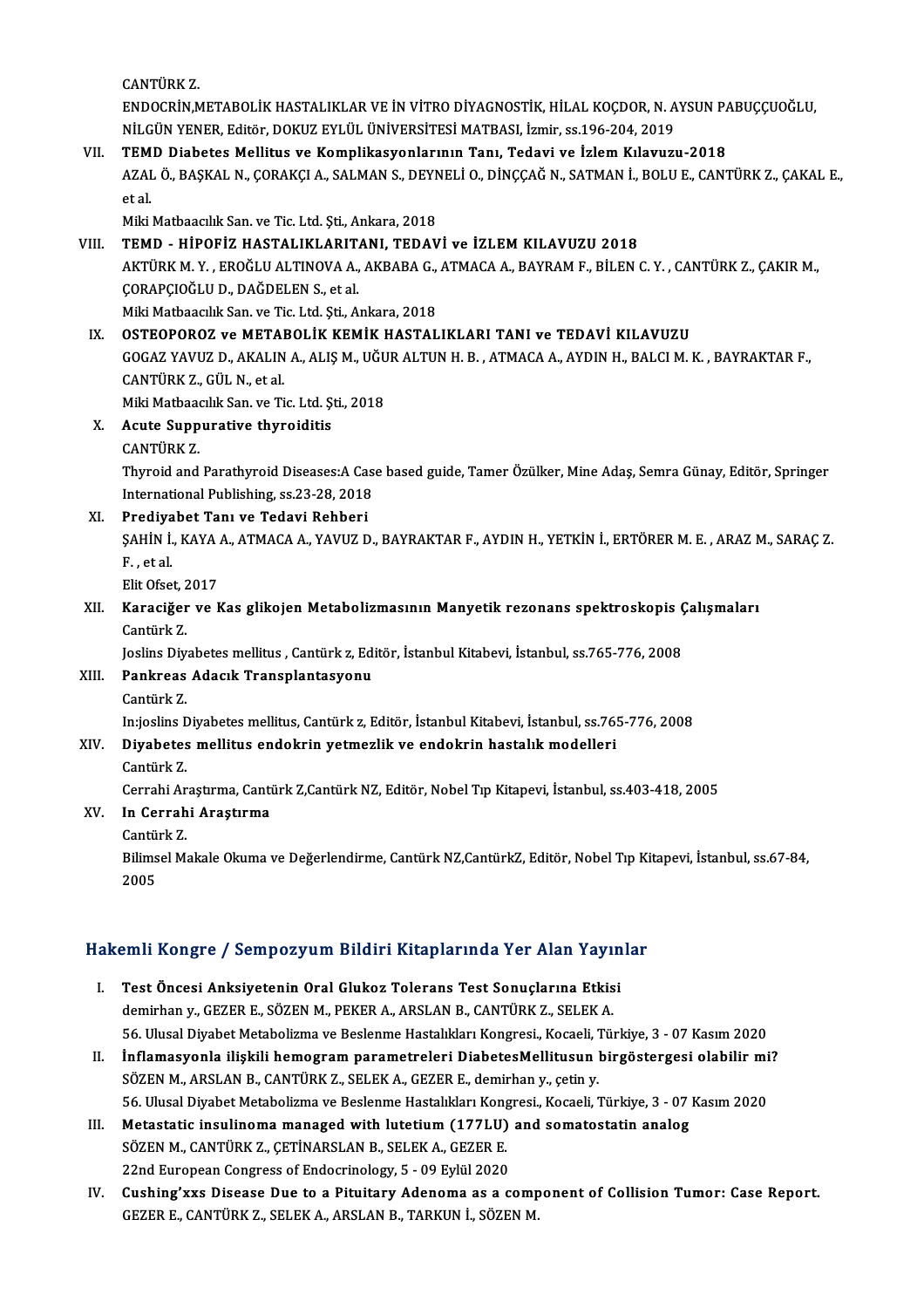Endobridge,Antalya,Türkiye,24 -27Ekim2019

- V. Cuhing's disease due to a pituitary adenoma as a component of collision tumor: case report Endobridge, Antalya, Türkiye, 24 - 27 Ekim 2019<br>Cuhing's disease due to a pituitary adenoma as a component of collision tumor: case report<br>GEZER E., CANTÜRK Z., SELEK A., Çetinarslan B., TARKUN İ., SÖZEN M., UMAY K., GÜRBÜ Cuhing's disease due to a pituitary adenoma as a<br>GEZER E., CANTÜRK Z., SELEK A., Çetinarslan B., TARKU<br>Endobridge 2019, Antalya, Türkiye, 24 - 27 Ekim 2019<br>Divebetik Binevlende Katkılı Ünetim Teknolojileri GEZER E., CANTÜRK Z., SELEK A., Çetinarslan B., TARKUN İ., SÖZEN M., UMAY K., GÜRBÜZ Y. S. , ÇABUK B.<br>Endobridge 2019, Antalya, Türkiye, 24 - 27 Ekim 2019<br>VI. Diyabetik Bireylerde Katkılı Üretim Teknolojileri ve Termop
- Endobridge 2019, Antalya, Türkiye, 24 27 Ekim 2019<br>Diyabetik Bireylerde Katkılı Üretim Teknolojileri ve Termoplastik Ela:<br>Önleyici Medikal Tabanlık Geliştirilmesi ve Biyomekanik Validasyonu<br>AYDIN L. KÜÇÜK S. CANTÜRK 7. R Diyabetik Bireylerde Katkılı Üretim Teknolojileri ve Termoplastik Ela<br>Önleyici Medikal Tabanlık Geliştirilmesi ve Biyomekanik Validasyonu<br>AYDIN L., KÜÇÜK S., CANTÜRK Z., PEKER A., EGE M., YALÇIN F., KONUK EGE G.<br>Tın Telmol Önleyici Medikal Tabanlık Geliştirilmesi ve Biyomekanik Validasyonu<br>AYDIN L., KÜÇÜK S., CANTÜRK Z., PEKER A., EGE M., YALÇIN F., KONUK EGE G.<br>Tıp Teknolojileri Kongresi (TIPTEKNO19), İzmir, Türkiye, 3 - 05 Ekim 2019, ss.55 VI . AGRESİF VE AGRESİF OLMAYAN PAPİLLER TİROİDKARSİNOMUNDAMİRNA VEMRNA
- Tıp Teknolojileri Kongresi (TIPTEKNO19), İzmir, Türkiye, 3 05 Ekim 2019, ss.556-559<br>AGRESİF VE AGRESİF OLMAYAN PAPİLLER TİROİDKARSİNOMUNDA MİRNA VE MRNA<br>EKSPRESYONPROFİLLERİNİN VE GEN MİRNA İLİŞKİSİNİNBELİRLENİP BİYOLOJİ AGRESİF VE AGRESİF<br>EKSPRESYONPROFİLI<br>İLİŞKİLENDİRİLMESİ<br>AKVAYÖ 7. CÖVE KE EKSPRESYONPROFİLLERİNİN VE GEN MİRNA İLİŞKİSİNİNBELİRLENİP BİYOLOJİK AĞLARLA<br>İLİŞKİLENDİRİLMESİ<br>AKYAY Ö. Z. , GÖV E., KENAR H., TARKUN İ., CANTÜRK Z., ARSLAN B., GÜRBÜZ Y. S. , arga k. y. , SELEK A.<br>41. Türkiye Endekrinele

**İLİŞKİLENDİRİLMESİ**<br>AKYAY Ö. Z. , GÖV E., KENAR H., TARKUN İ., CANTÜRK Z., ARSLAN B., GÜRBÜZ Y. S. , arga k. y. , SELEK A.<br>41. Türkiye Endokrinoloji ve Metabolizma Hastalıkları Kongresi, Antalya, Türkiye, 27 Nisan - 01 Ma AKYAY Ö. Z. , GÖV E., KENAR H., TARKUN İ., CANTÜRK Z., ARSLAN B., GÜRBÜZ Y. S. , arga k. y. , SELEK A.<br>41. Türkiye Endokrinoloji ve Metabolizma Hastalıkları Kongresi, Antalya, Türkiye, 27 Nisan - 01 Mayıs 20<br>1. Null. Akrom

41. Türkiye Endokrinoloji ve Metabolizma Hastalıkları Kon<sub>i</sub><br>Akromegali hastalarında uzun dönem tedavi sonuçla<br>akromegali hastasının verilerinin değerlendirilmesi<br>krovin canemin ölkersi alan benken pacanıtınız z Akromegali hastalarında uzun dönem tedavi sonuçları: 10 farklı merkezde takip edilen 547<br>akromegali hastasının verilerinin değerlendirilmesi<br>KESKİN Ç., DEMİR Ö., Karcı a. Ç. , BERKER D., CANTÜRK Z., yaylalı g. f. , TOPSAKA <mark>akromegali hastası:</mark><br>KESKİN Ç., DEMİR Ö.,<br>ERTÖRER M. E. , et al.<br>41. Türkiye Endelmin KESKİN Ç., DEMİR Ö., Karcı a. Ç. , BERKER D., CANTÜRK Z., yaylalı g. f. , TOPSAKAL Ş., ERSOY R., BAY<br>ERTÖRER M. E. , et al.<br>41. Türkiye Endokrinoloji ve Metabolizma Hastalıkları Kongres, Türkiye, 27 Nisan - 01 Mayıs 2019<br>D ERTÖRER M. E. , et al.<br>11. Türkiye Endokrinoloji ve Metabolizma Hastalıkları Kongres, Türkiye, 27 Nisan - 01 Mayıs 2019<br>12. DİYABETLİ BİREYLERİN AŞI HAKKINDA BİLGİ DÜZEYİ VE AŞI YAPTIRMA DURUMLARI

- 41. Türkiye Endokrinoloji ve Metabolizma Hastalıkları Kongres, Türkiye, 27 Nisan 01 Mayıs 2019<br>DİYABETLİ BİREYLERİN AŞI HAKKINDA BİLGİ DÜZEYİ VE AŞI YAPTIRMA DURUMLARI<br>demirhan y., NASIRLIER G. Ç. , PEKER A., SELEK A., A DİYABETLİ BİREYLERİN AŞI HAKKINDA BİLGİ DÜZEYİ VE AŞI YAPT<br>demirhan y., NASIRLIER G. Ç. , PEKER A., SELEK A., ARSLAN B., CANTÜRK Z.,<br>55. ULUSAL DİYABET KONGRESİ, BAFRA, Kıbrıs (Kktc), 24 - 27 Nisan 2019<br>Panillaru Thurqid C 55. ULUSAL DİYABET KONGRESİ, BAFRA, Kıbrıs (Kktc), 24 - 27 Nisan 2019
- X. Papillary Thyroid Carcinoma Presented as a Primary Renal Tumor with Multiple Pulmonary andBone<br>Metastases: A Case Report Papillary Thyroid Carcinoma Presented as<br>Metastases: A Case Report<br>Gezer E., Selek A., Cantürk Z., Tarkun İ., Arslan B.<br>Bestanaduata Training Course inClinical Endecrit

Postgraduate Training Course inClinical Endocrinology, Zagreb, Hırvatistan, 5 Nisan - 06 Haziran 2019, cilt.13,<br>ss.95 Gezer<br>Postgi<br>ss.95<br>Devel Postgraduate Training Course inClinical Endocrinology, Zagreb, Hırvatistan, 5 Nisan - 06 Haziran 2019, cilt.13,<br>ss.95<br>XI. Development And Biomechanical Validation Of Medical Insoles To Prevent Foot Ulcers On Diabetic<br>Patie

- ss.95<br>Development And Biomechanical Validation Of Medical Insoles To Prevent Foot Ulcers On l<br>Patients By Means Of Thermoplastic Elastomers And Additive Manufacturing Technologies<br>Ardin L. Kücük s. Cetinorelan B. CANTÜRK 7 Development And Biomechanical Validation Of Medical Insoles To Prevent Foot Ulcers (<br>Patients By Means Of Thermoplastic Elastomers And Additive Manufacturing Technolog<br>Aydin L., KÜÇÜK S., Cetinarslan B., CANTÜRK Z., PEKER Patients By Means Of Thermoplastic Elastomers And Additive Manufacturing Te<br>Aydin L., KÜÇÜK S., Cetinarslan B., CANTÜRK Z., PEKER KARATOPRAK A., EGE M., Yalcin F., I<br>Medical Technologies Congress (TIPTEKNO), İzmir, Türkiye Aydin L., KÜÇÜK S., Cetinarslan B., CANTÜRK Z., PEKER KARATOPRAK A., EGE M., Yalcin F., EGE G. K.<br>Medical Technologies Congress (TIPTEKNO), İzmir, Türkiye, 3 - 05 Ekim 2019, ss.212-215<br>XII. Comparison of the effects of GLP
- Medical Technologies Congress (TIPTEKNO), İzmir, Türkiye, 3 05 Ekim 2019, ss.21<br>Comparison of the effects of GLP-1 agonis treatment on brown adipose ti<br>epicardial adipos tissue in type 2 diabetic patients with insulin tr Comparison of the effects of GLP-1 agonis treatment of epicardial adipos tissue in type 2 diabetic patients with Tarkun L, Akyay O., SELEK A., Sahin T., CANTÜRK Z., Arslan B. epicardial adipos tissue in type 2 diabetic patients with insulin tre<br>Tarkun I., Akyay O., SELEK A., Sahin T., CANTÜRK Z., Arslan B.<br>ICE SEMDSA Congress 2018, Güney Afrika, 13 Aralık 2018, cilt.23, ss.1-162<br>Predisting fast Tarkun I., Akyay O., SELEK A., Sahin T., CANTÜRK Z., Arslan B.<br>ICE SEMDSA Congress 2018, Güney Afrika, 13 Aralık 2018, cilt.23, ss.1-162<br>XIII. Predicting factors of recurrence in patients with cushing'xxs disease<br>SELEK A.
- ICE SEMDSA Congress 2018, Güney Afrika, 13 Aralık 2018, cilt.23, ss.1<br>Predicting factors of recurrence in patients with cushing'xxs<br>SELEK A., Arslan B., CANTÜRK Z., Tarkun I., ANIK İ., ÇABUK B., gezer e.<br>ICE SEMDS 2018, 12 Predicting factors of recurrence in patients<br>SELEK A., Arslan B., CANTÜRK Z., Tarkun I., ANIK İ<br>ICE SEMDS 2018, 13 Aralık 2018, cilt.23, ss.1-162<br>Tin 2 divebatlilarda avak muayanası yantırm SELEK A., Arslan B., CANTÜRK Z., Tarkun I., ANIK İ., ÇABUK B., gezer e.<br>ICE SEMDS 2018, 13 Aralık 2018, cilt.23, ss.1-162<br>XIV. Tip 2 diyabetlilerde ayak muayenesi yaptırma durumlarının değerlendirilmesi<br>domirban v. qvilk 5
- ICE SEMDS 2018, 13 Aralık 2018, cilt.23, ss.1-162<br>Tip 2 diyabetlilerde ayak muayenesi yaptırma durumlarının değerlendirilmesi<br>demirhan y., çevik g., YÜRÜGEN B., PEKER A., ARSLAN B., CANTÜRK Z., TARKUN İ., SELEK A.<br>1. inter Tip 2 diyabetlilerde ayak muayenesi yaptırma durumlarının değerle<br>demirhan y., çevik g., YÜRÜGEN B., PEKER A., ARSLAN B., CANTÜRK Z., TARKI<br>1. internal medicine nursing congress, Antalya, Türkiye, 25 - 27 Kasım 2018<br>METAST demirhan y., çevik g., YÜRÜGEN B., PEKER A., ARSLAN B., CANTÜRK Z., TARKUN İ., SELEK A.<br>1. internal medicine nursing congress, Antalya, Türkiye, 25 - 27 Kasım 2018<br>XV. METASTATIC MEN1 SYNDROME TREATED WITHLUTETIUM-177: A C
- 1. internal medicine nursing congress, Antalya, Türkiye, 25 27 Kas<br>METASTATIC MEN1 SYNDROME TREATED WITHLUTETIUM-<br>GEZER E., SELEK A., TARKUN İ., CANTÜRK Z., ARSLAN B., DEMİR H.<br>Endebridge 2018. Artelya Türkiye, 25 29 E METASTATIC MEN1 SYNDROME TREATED WITHI<br>GEZER E., SELEK A., TARKUN İ., CANTÜRK Z., ARSLAN B<br>Endobridge 2018, Antalya, Türkiye, 25 - 28 Ekim 2018<br>Polyglandular Autaimmune Syndrome Type HICB GEZER E., SELEK A., TARKUN İ., CANTÜRK Z., ARSLAN B., DEMİR H.<br>Endobridge 2018, Antalya, Türkiye, 25 - 28 Ekim 2018<br>XVI. Polyglandular Autoimmune Syndrome Type III(PAS) onset with diabetic ketosis caused by the insulin
- Endobridge 2018, Antalya, Türkiye, 25 28 Ekim 2018<br>Polyglandular Autoimmune Syndrome Type III(PAS) onset with diabetic ketosis<br>analog induced anti-insulin antibody: successful treatment with human insulin<br>estan f. SELEK Polyglandular Autoimmune Syndrome Type III(1)<br>analog induced anti-insulin antibody: successful<br>çatan f., SELEK A., ARSLAN B., CANTÜRK Z., TARKUN İ.<br>20th European Congress of Endosrinelegy: BARSELON analog induced anti-insulin antibody: successful treatment with human insulin<br>catan f., SELEK A., ARSLAN B., CANTÜRK Z., TARKUN İ.<br>20th European Congress of Endocrinology, BARSELONA, İspanya, 19 - 22 Mayıs 2018, cilt.56 catan f., SELEK A., ARSLAN B., CANTÜRK Z., TARKUN İ.<br>20th European Congress of Endocrinology, BARSELONA, İspanya, 19 - 22 Mayıs 2018, cilt.56<br>XVII. The effect of GLP-1 agonist treatment on serum betatrophin levels and
- 20th European Congress of Endocrinology, BARSEL<br>The effect of GLP-1 agonist treatment on seru<br>treatment in type 2 diabetes mellitus patients<br>TARKUN i. colmak v. AKYAYÖ 7 SELEK A CANTÜ The effect of GLP-1 agonist treatment on serum betatrophin lectratment in type 2 diabetes mellitus patients<br>TARKUN İ., çakmak y., AKYAY Ö.Z. , SELEK A., CANTÜRK Z., ARSLAN B.<br>20th European Congress of Endesrinelegy, Barsel treatment in type 2 diabetes mellitus patients<br>TARKUN İ., çakmak y., AKYAY Ö. Z. , SELEK A., CANTÜRK Z., ARSLAN B.<br>20th European Congress of Endocrinology, Barcelona, İspanya, 19 - 22 Mayıs 2018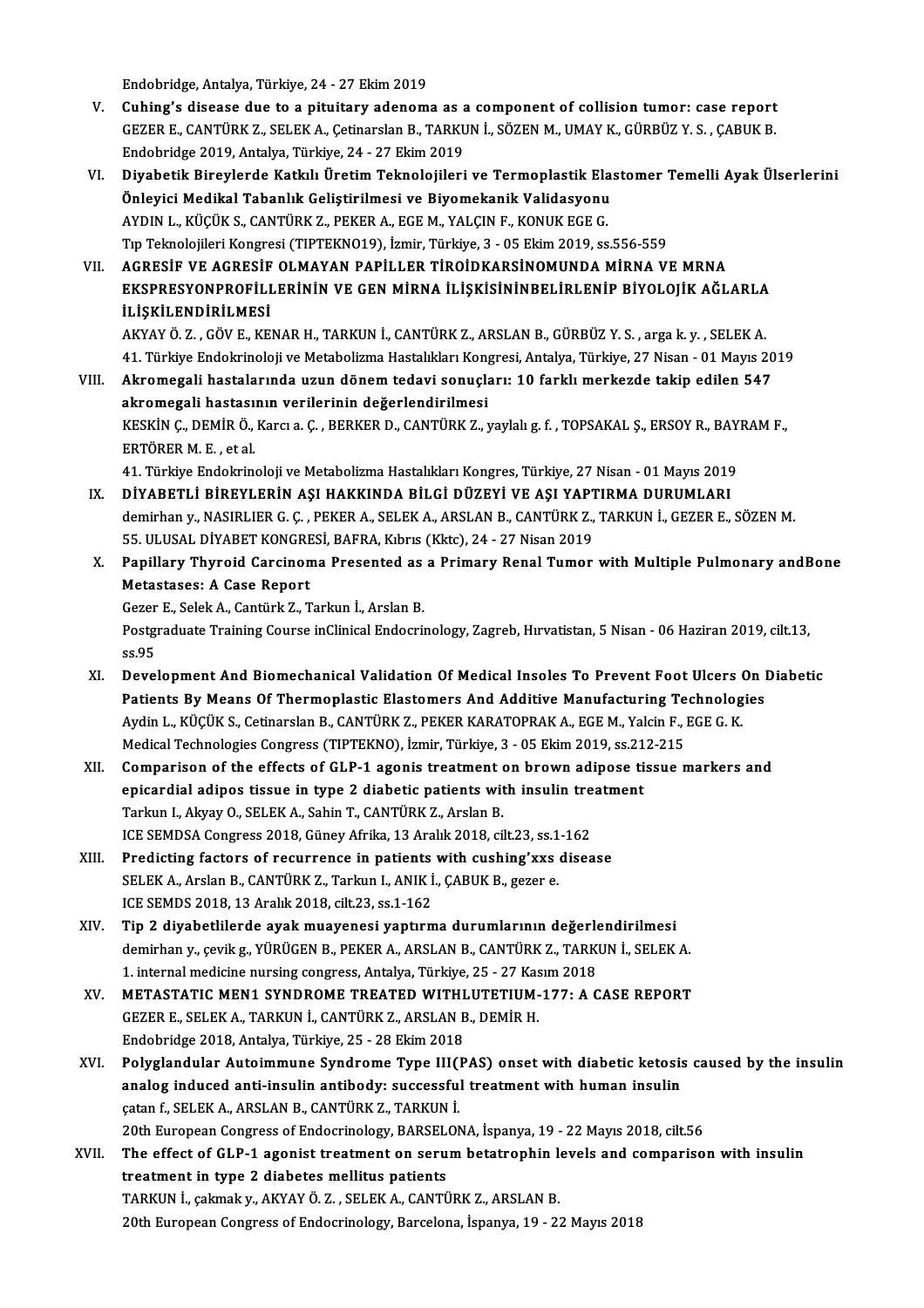| XVIII.      | An acromegaly case presented from pituitary apoplexia to overt acromegaly before diagnosis                  |
|-------------|-------------------------------------------------------------------------------------------------------------|
|             | GÖNÜL b., SELEK A., ARSLAN B., CANTÜRK Z., TARKUN İ.                                                        |
|             | 20th European Congress of Endocrinology, BARSELONA, İspanya, 19 - 22 Mayıs 2018                             |
| XIX.        | Diyabetik ayak ülserlerini önleyici podolojik uygulamalar                                                   |
|             | PEKER A., YILMAZ E., ARSLAN B., CANTÜRK Z., TARKUN İ., SELEK A.                                             |
|             | V. Ulusal Diyabetik ayak Sempozyumu, 3 - 06 Mayıs 2018                                                      |
| XX.         | Frequency Rhytmic Electro Magnetic Neural Stimulation" nörovasküler rehabilitasyon sisteminin               |
|             | nöropatik ağrı ve duyu üzerindeki etkisi                                                                    |
|             | PEKER A., ARSLAN B., CANTÜRK Z., TARKUN İ., SELEK A.                                                        |
|             |                                                                                                             |
|             | V. Ulusal (Uluslararası katılımlı) Diyabetik ayak Sempozyumu, 3 - 06 Mayıs 2018                             |
| XXI.        | Diyabetli bireylerde tırnak batmasının orthonyxie ile tedavisi                                              |
|             | GOKKAYA Z., PEKER A., ARSLAN B., TARKUN İ., CANTÜRK Z., SELEK A.                                            |
|             | V. Ulusal Diyabetik ayak Sempozyumu, 3 - 06 Mayıs 2018                                                      |
| XXII.       | "FREQUENCY RHYTMIC ELECTRO MAGNETIC NEURAL STIMULATION" NÖROVASKÜLER                                        |
|             | REHABİLİTASYON SİSTEMININ NÖROPATIK AĞRI VE DUYU ÜZERİNDEKİ ETKİSİ                                          |
|             | PEKER A., ARSLAN B., CANTÜRK Z., TARKUN İ., SELEK A.                                                        |
|             | 5. ulusal diyabetik ayak infeksiyonları sempozyumu, İzmir, Türkiye, 3 - 06 Mayıs 2018                       |
| XXIII.      | Diyabet tanısı almamış yetişkinlerde ayak sağlığının değerlendirilmesi                                      |
|             | PEKER A., SELEK A., ERDEM DEMİRHAN Y., ARSLAN B., CANTÜRK Z., TARKUN İ.                                     |
|             | 54. Ulusal Diyabet Kongresi, Antalya, Türkiye, 18 - 22 Nisan 2018                                           |
| XXIV.       | Tip 2 Diyabetik hastalarda Exenatid Tedavisinin Kahverengi Yağ Dokusu belirteçlerine ve Epikardiyal         |
|             | Yağ Dokusu üzerine etkisinin insülin Glarjin ile karşılaştırmalı olarak değerlendirilmesi                   |
|             | AKYAY Ö. Z., ŞAHİN T., TARKUN İ., çakmak y., ARSLAN B., CANTÜRK Z., SELEK A., ŞAFAK Ö.                      |
|             | 54. ulusal diyabet kongresi, Antalya, Türkiye, 18 - 22 Nisan 2018                                           |
| XXV.        | Tip 2 diyabetik hastalarda eksenatid tedavisinin kahverengi yağ dokusu belirteçlerine ve epikardiyal        |
|             | yağ dokusu üzerine etkisinin insülin glargin ile karşılaştırmalı olarak değerlendirilmesi                   |
|             | AKYAY Ö. Z., ŞAHİN T., TARKUN İ., ARSLAN B., CANTÜRK Z., SELEK A., ŞAFAK Ö.                                 |
|             | 54. Ulusal Diyabet Kongresi, Antalya, Türkiye, 18 - 22 Nisan 2018                                           |
| <b>XXVI</b> | Kocaeli ili üç bölgesinde random kapiller kan şekeri, kan basıncı ve obezite değerlendirilmesi: Saha        |
|             | taraması                                                                                                    |
|             | ERDEM DEMİRHAN Y., SELEK A., PEKER A., ARSLAN B., CANTÜRK Z., TARKUN İ.                                     |
|             | 54. Ulusal Diyabet Kongresi 20 Ulusal Diyabet Hemşireliği Sempozyumu, Antalya, Türkiye, 18 - 22 Nisan 2018  |
| XXVII.      | Kocaeli Üniversitesi Araştırma ve Uygulama Hastanesi Erişkin diyabet Biriminde ilk kez insülin              |
|             | tedavisi başlanan hastaların insülin tedavisine devam durumunun retrospektif değerlendirilmesi              |
|             | ERDEM DEMIRHAN Y., SELEK A., PEKER A., ARSLAN B., CANTÜRK Z., TARKUN İ., UÇAR B.                            |
|             | 54. Ulusal Diyabet Kongresi 20. Ulusal Diyabet Hemşireliği Sempozyumu, Antalya, Türkiye, 18 - 22 Nisan 2018 |
| XXVIII.     | Tırnak batmasının orthonyxie ile tedavisi                                                                   |
|             | PEKER A., KARABALIK e., SANCAR y., ARSLAN B., CANTÜRK Z., TARKUN İ., SELEK A.                               |
|             | 4. Ulusal Sağlık Hizmetleri Meslek Yüksekokulları Sempozyumu, İstanbul, Türkiye, 15 - 18 Kasım 2017         |
| XXIX.       | Wagner-II diyabetik ayak ülserlerinin tedavisinde podolojik uygulamalar                                     |
|             | PEKER A., ARSLAN B., CANTÜRK Z., TARKUN İ., SELEK A.                                                        |
|             | 4. Ulusal Sağlık Hizmetleri Meslek Yüksekokulları Sempozyumu, İstanbul, Türkiye, 15 - 18 Kasım 2017         |
| XXX.        | Diyabetli bireylerin kallus ve korn tedavisinde podolojik yaklaşım                                          |
|             | PEKER A., ARSLAN B., CANTÜRK Z., TARKUN İ., SELEK A.                                                        |
|             | 4. Ulusal Sağlık Hizmetleri Meslek Yüksekokulları Sempozyumu, İstanbul, Türkiye, 15 - 18 Kasım 2017         |
| <b>XXXI</b> | GESTASYONEL DIYABETIN PATOFIZYOLOJISININ KARŞILAŞTIRMALI 2D-DIGE YAKLAŞIMI İLE                              |
|             | ARAȘTIRILMASI                                                                                               |
|             | AKPINAR G., KASAP M., CANTÜRK Z., KANLI A., ÇAKIROĞLU A.Y., ZULFİGAROVA M.                                  |
|             | XV. Ulusal Tıbbi Biyoloji ve Genetik Kongresi, Muğla, Türkiye, 26 - 29 Ekim 2017                            |
| XXXII.      | Gestasyonel Diyabetin Patofizyolojisinin Karşılaştırmalı 2D-DIGE Yaklaşımı ile Araştırılması.               |
|             | AKPINAR G., KASAP M., CANTÜRK Z., KANLI A., ÇAKIROĞLU A. Y., ZÜLFİGAROVA M.                                 |
|             |                                                                                                             |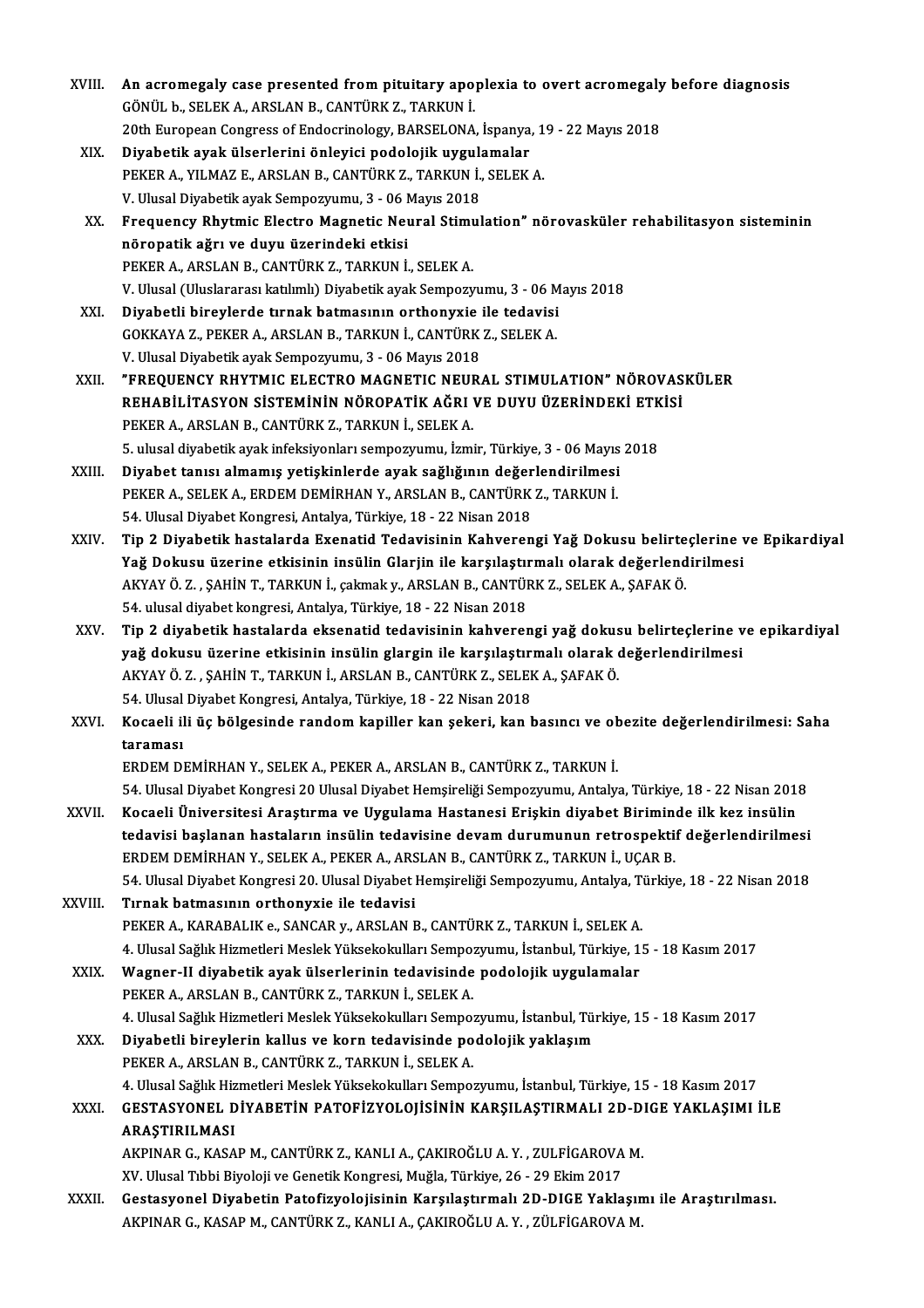XV.UlusalTıbbiveGenetikKongresi.,Muğla,Türkiye,26 -29Ekim2017 XV. Ulusal Tıbbi ve Genetik Kongresi., Muğla, Türkiye, 26 - 29 Ekim 2017<br>XXXIII. Tiroid nodül sitolojisinin Bethesda sistemi sınıflaması ve kategori 3 nodüllerin malignite riski. (S35) XV. Ulusal Tıbbi ve Genetik Kongresi., Muğla, Türkiye, 26 - 29 Ekim 201.<br>Tiroid nodül sitolojisinin Bethesda sistemi sınıflaması ve kateg<br>SELEK A., ARSLAN B., CANTÜRK Z., TARKUN İ., AKYAY Ö. Z. , EROL H. A.<br>20 Türkiye Ende Tiroid nodül sitolojisinin Bethesda sistemi sınıflaması ve kategori 3 nodüllerin malignite riski. (<br>SELEK A., ARSLAN B., CANTÜRK Z., TARKUN İ., AKYAY Ö. Z. , EROL H. A.<br>39. Türkiye Endokrinoloji ve Metabolizma Hastalıkları SELEK A., ARSLAN B., CANTÜRK Z., TARKUN İ., AKYAY Ö. Z. , EROL H. A.<br>39. Türkiye Endokrinoloji ve Metabolizma Hastalıkları Kongresi, Antalya, Antalya, Türkiye, 3 - 07 Mayıs 2017<br>XXXIV. Akromegali hastalarına podolojik PEKER A., SELEK A., ARSLAN B., CANTÜRK Z., TARKUN İ., AKYAYÖ. Z., SELEKÖ. Akromegali hastalarına podolojik yaklaşım.<br>PEKER A., SELEK A., ARSLAN B., CANTÜRK Z., TARKUN İ., AKYAY Ö. Z. , SELEK Ö.<br>39. Türkiye Endokrinoloji ve Metabolizma Hastalıkları kongresi, Antalya, Türkiye, 3 - 07 Mayıs 2017<br>Va PEKER A., SELEK A., ARSLAN B., CANTÜRK Z., TARKUN İ., AKYAY Ö. Z. , SELEK Ö.<br>39. Türkiye Endokrinoloji ve Metabolizma Hastalıkları kongresi, Antalya, Türkiye, 3 - 07 Mayıs 2017<br>XXXV. Vascular complications associated w 39. Türkiye Endokrinoloji ve Metabolizma Hastalıkları kongresi, Antalya, Türkiye, 3 - 07 Mayıs 2017<br>Vascular complications associated with gestational diabetic mothers and their newborn<br>HEKİMOĞLU G., DOĞER E., Kara Mağden Vascular complications associ<br>HEKİMOĞLU G., DOĞER E., Kara M<br>ARSLAN B., TARKUN İ., KENAR H.<br>2rd Heidelberg International Sum HEKİMOĞLU G., DOĞER E., Kara Mağden G., YILMAZ ÖZDOĞAN C., MÜEZZİNOĞLU B., ÖZBEK B., CANTÜRK Z.,<br>ARSLAN B., TARKUN İ., KENAR H.<br>3rd Heidelberg International Symposium on Diabetic Complications 2016, Heidelberg, Almanya, 06 ARSLAN B., TARKUN İ., KENAR H.<br>3rd Heidelberg International Symposium on Diabetic Complications 2016, Heidelberg, Almanya, 06 E<br>3XXVI. Vascular complications associated with gestational diabetic mothers and their newborn<br>3 3rd Heidelberg International Symposium on Diabetic Complications 2016, Heidelberg, Almanya, 06 Ekim 2016<br>Vascular complications associated with gestational diabetic mothers and their newborn<br>Wulamujiang E. D. , Kara G., Yı **Vascula**<br>Wulamuj<br>Kenar H.<br><sup>2nd Hoid</sup> Wulamujiang E. D. , Kara G., Yılmaz C., Ozaslan V., Muezzinoglu B., Ozbek B., CANTÜRK Z<br>Kenar H.<br>3rd Heidelberg International symposium on Diabetic Complications, 3 - 05 Ekim 2016<br>Kallus ve Kernların Bodolojik Tedevi Vönte Kenar H.<br>3rd Heidelberg International symposium on Diabetic Complications, 3<br>XXXVII. Kallus ve Kornların Podolojik Tedavi Yöntemleriyle Sağaltımı.<br>REKER A ARSLAN B. TARKIN İ. CANTÜRK 7 3rd Heidelberg International symposium on D<br>Kallus ve Kornların Podolojik Tedavi Yön<br>PEKER A., ARSLAN B., TARKUN İ., CANTÜRK Z.<br>12. Divebate Balge Samparrumu, Türkiye é. 6 12. Kallus ve Kornların Podolojik Tedavi Yöntemleriyle Sağaltımı.<br>12. Diyabete Bakış Sempozyumu, Türkiye, 6 - 09 Eylül 2016 XXXVIII. Diyabetik Ayak Ülserlerinin Tedavisinde Podolojik Yaklaşım 12. Diyabete Bakış Sempozyumu, Türkiye, 6 - 09 Eylül 2016<br>Diyabetik Ayak Ülserlerinin Tedavisinde Podolojik Yaklaşım<br>PEKER A., SANCAR Y., OKUMUŞ D., ARSLAN B., TARKUN İ., CANTÜRK Z.<br>12. Diyabete Balus Semperrumu, Türkiye 6 Diyabetik Ayak Ülserlerinin Tedavisinde Podolojik Ya<br>PEKER A., SANCAR Y., OKUMUŞ D., ARSLAN B., TARKUN İ., C.<br>12. Diyabete Bakış Sempozyumu, Türkiye, 6 - 09 Eylül 2016<br>Ungiya İncarnatucun Tırnak Tali Tedavi Yöntemi İle S PEKER A., SANCAR Y., OKUMUŞ D., ARSLAN B., TARKUN İ., CANTÜRK Z<br>12. Diyabete Bakış Sempozyumu, Türkiye, 6 - 09 Eylül 2016<br>XXXIX. Ungius İncarnatusun Tırnak Teli Tedavi Yöntemi İle Sağaltımı<br>OKUMUS D. BEKER A. YELİZ S. ARSL 12. Diyabete Bakış Sempozyumu, Türkiye, 6 - 09 Eylül 2016<br>Ungius İncarnatusun Tırnak Teli Tedavi Yöntemi İle Sağaltımı<br>OKUMUŞ D., PEKER A., YELİZ S., ARSLAN B., CANTÜRK Z., TARKUN İ., TAŞTAN R.<br>12. Diyabete Bakıs Semperrum Ungius İncarnatusun Tırnak Teli Tedavi Yöntemi İle S<br>OKUMUŞ D., PEKER A., YELİZ S., ARSLAN B., CANTÜRK Z., TA<br>12. Diyabete Bakış Sempozyumu, Türkiye, 6 - 09 Eylül 2016<br>Panilları: thuraid sarsinama in a thuraslassal dust Cr 12. Diyabete Bakış Sempozyumu, Türkiye, 6 - 09 Eylül 2016<br>XL. Papillary thyroid carcinoma in a thyroglossal duct Cyst TDC without a thyroid primary 12. Diyabete Bakış Sempozyumu, Türkiye, 6 - 09 Eylül 2016<br>Papillary thyroid carcinoma in a thyroglossal duct Cyst TDC wit<br>CANTÜRK Z., ÇATAN F. T., ARSLAN B., TARKUN İ., SELEK A., AKYAY Ö. Z.<br>18. European Cangress of Endosr Papillary thyroid carcinoma in a thyroglossal duct Cyst<br>CANTÜRK Z., ÇATAN F. T. , ARSLAN B., TARKUN İ., SELEK A., AF<br>18. European Congress of Endocrinology, 28 - 31 Mayıs 2016<br>Agute cunnurative thyroiditis caused by burkha CANTÜRK Z., ÇATAN F. T., ARSLAN B., TARKUN İ., SELEK A., AKYAY Ö. 7<br>18. European Congress of Endocrinology, 28 - 31 Mayıs 2016<br>XLI. Acute suppurative thyroiditis caused by burkholderia cepacia<br>TARKUN İ. AKYAY Ö. Z., CANTÜR 18. European Congress of Endocrinology, 28 - 31 Mayıs 2014<br>Acute suppurative thyroiditis caused by burkholderi<br>TARKUN İ., AKYAY Ö. Z., CANTÜRK Z., ARSLAN B., SELEK A. Acute suppurative thyroiditis caused by burkholderia of<br>TARKUN İ., AKYAY Ö. Z. , CANTÜRK Z., ARSLAN B., SELEK A.<br>18. European Congress of Endocrinology, 28 - 31 Mayıs 2016<br>A rana differential diagnesis of Bagat a diagase. TARKUN İ., AKYAY Ö. Z., CANTÜRK Z., ARSLAN B., SEL<br>18. European Congress of Endocrinology, 28 - 31 May<br>XLII. A rare differential diagnosis of Paget s disease 18. European Congress of Endocrinology, 28 - 31 Mayıs 2016<br>A rare differential diagnosis of Paget s disease<br>ARSLAN B., SELEK A., CANTÜRK Z., TARKUN İ., AKYAY Ö. Z. , AKKAYA N.<br>18. European Cangress of Endosrinology, 28 - 2 A rare differential diagnosis of Paget s disease<br>ARSLAN B., SELEK A., CANTÜRK Z., TARKUN İ., AKYAY Ö. Z. , AF<br>18. European Congress of Endocrinology, 28 - 31 Mayıs 2016<br>Kallus ve Kernlanın Bedeleijk Tedevisi ARSLAN B., SELEK A., CANTÜRK Z., TARKUN<br>18. European Congress of Endocrinology, 2t<br>XLIII. Kallus ve Kornların Podolojik Tedavisi 18. European Congress of Endocrinology, 28 - 31 Mayıs 2016<br>Kallus ve Kornların Podolojik Tedavisi<br>PEKER A., ARSLAN B., TARKUN İ., CANTÜRK Z., DEMİRHAN Y.<br>1. Ulusel Podoloji Sempogrumu, Türkiye, 28 - 30 Nisan 2016 Kallus ve Kornların Podolojik Tedavisi<br>PEKER A., ARSLAN B., TARKUN İ., CANTÜRK Z., DEMİRHAN Y.<br>1. Ulusal Podoloji Sempozyumu, Türkiye, 28 - 30 Nisan 2016<br>New apest sansaidasis aftar remission of Gushing e S. PEKER A., ARSLAN B., TARKUN İ., CANTÜRK Z., DEMİRHAN Y.<br>1. Ulusal Podoloji Sempozyumu, Türkiye, 28 - 30 Nisan 2016<br>XLIV. New onset sarcoidosis after remission of Cushing s Syndrome<br>6. CANTÜRK 7. SELEK A. BARIS S. ARSLAN R. 1. Ulusal Podoloji Sempozyumu, Türkiye, 28 - 30 Nisan 2016<br>New onset sarcoidosis after remission of Cushing s Syndrome<br>CANTÜRK Z., SELEK A., BARIŞ S., ARSLAN B., TARKUN İ., AKYAY Ö. Z. 17th European Congress of Endocrinology, Dublin, İrlanda, 16 - 20 Mayıs 2015 XLV. Assessment ofmean platelet volume in acromealy and its relation with disease outcome 17th European Congress of Endocrinology, Dublin, İrlanda, 16 - 20 Ma<br>Assessment of mean platelet volume in acromealy and its rela<br>ARSLAN B., AKYAY Ö. Z. , SELEK A., ADNAN B., CANTÜRK Z., TARKUN İ.<br>17th European Congress of Assessment of mean platelet volume in acromealy and its relation with<br>ARSLAN B., AKYAY Ö. Z., SELEK A., ADNAN B., CANTÜRK Z., TARKUN İ.<br>17th European Congress of Endocrinology, Dublin, İrlanda, 16 - 20 Mayıs 2015<br>A rare sa ARSLAN B., AKYAY Ö. Z., SELEK A., ADNAN B., CANTÜRK Z., TARKUN<br>17th European Congress of Endocrinology, Dublin, İrlanda, 16 - 20 |<br>XLVI. A rare case of papillary thyroid cancer pituitary metastasis 17th European Congress of Endocrinology, Dublin, İrlanda, 16 - 20 Ma<br>A rare case of papillary thyroid cancer pituitary metastasis<br>AKYAY Ö. Z. , ARSLAN B., CANTÜRK Z., TARKUN İ., SELEK A., ADNAN B.<br>17th European Congress of 17th Fare case of papillary thyroid cancer pituitary metastasis<br>AKYAY Ö. Z., ARSLAN B., CANTÜRK Z., TARKUN İ., SELEK A., ADNAN B.<br>17th European Congress of Endocrinology, Dublin, İrlanda, 16 - 20 Mayıs 2015 XLVII. A rare adventure of a lymphocytic hypophysitis EP 722 17th European Congress of Endocrinology Dublin 16 20 May 2015 A rare adventure of a lymphocytic hypophysitis EP 722 17th European<br>Dublin 16 20 May 2015<br>CANTÜRK Z., SELEK A., ARSLAN B., TARKUN İ., AKYAY Ö. Z. , ÇABUK B., CEYLAN S.<br>17th European Congress of Endogripology, Dublin İrland Dublin 16 20 May 2015<br>CANTÜRK Z., SELEK A., ARSLAN B., TARKUN İ., AKYAY Ö. Z. , ÇABUK B., CEYLAN :<br>17th European Congress of Endocrinology, Dublin, İrlanda, 16 - 20 Mayıs 2015<br>Malignanayı rişk of thunoid nodules with renea CANTÜRK Z., SELEK A., ARSLAN B., TARKUN İ., AKYAY Ö. Z. , ÇABUK B., CEYLAN S.<br>17th European Congress of Endocrinology, Dublin, İrlanda, 16 - 20 Mayıs 2015<br>XLVIII. Malignancy risk of thyroid nodules with repeated atipia of 17th European Congress of Endocrinology, Dublin, |<br>Malignancy risk of thyroid nodules with repea<br>lesion of undetermined significance diagnosis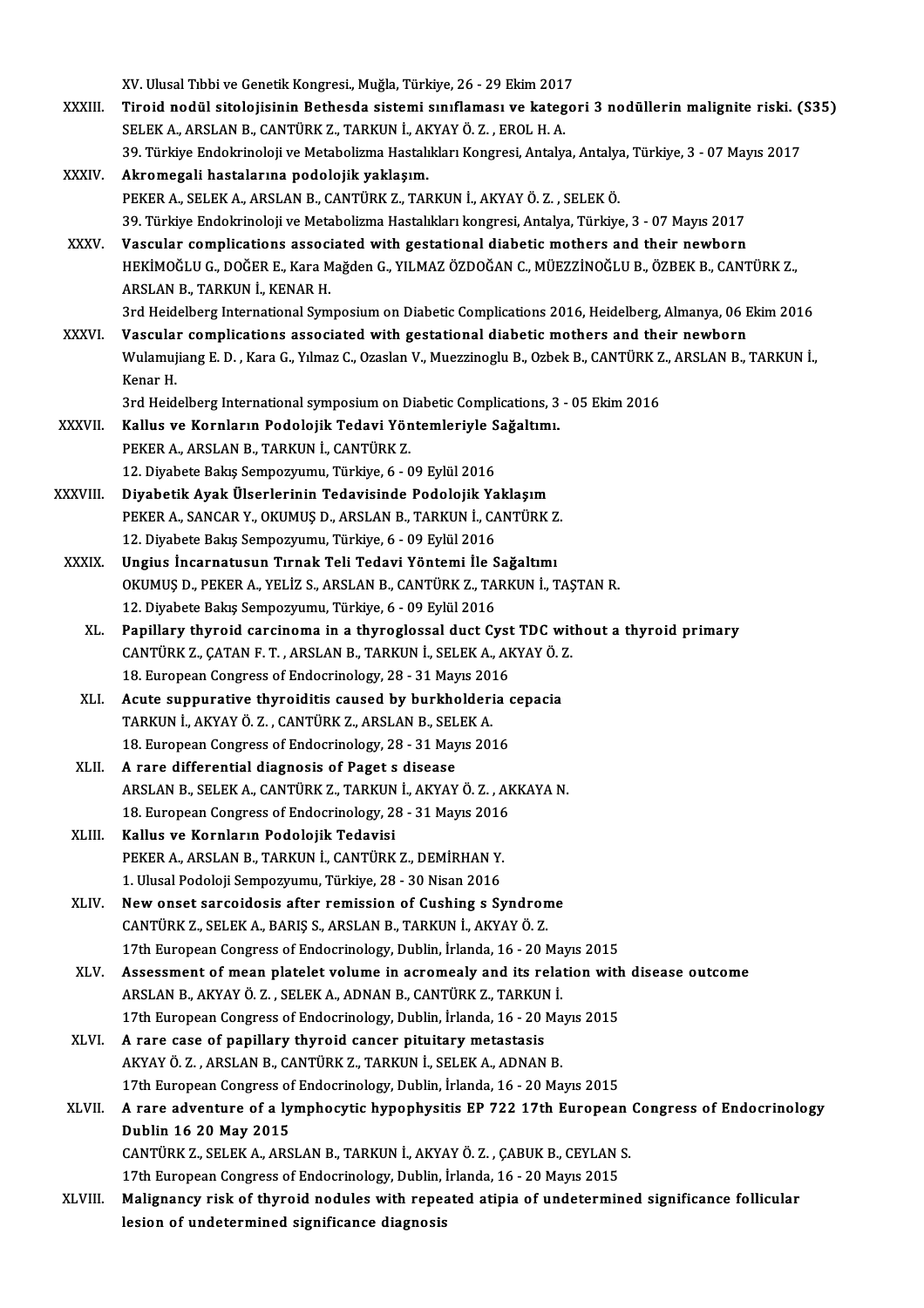ARSLANB.,SELEKA.,EMİNEK.,CANTÜRKZ.,TARKUNİ.,AKYAYÖ.Z. 17th European Congress of Endocrinology, Dublin, İrlanda, 16 - 20 Mayıs 2015 ARSLAN B., SELEK A., EMİNE K., CANTÜRK Z., TARKUN İ., AKYAY Ö. Z.<br>17th European Congress of Endocrinology, Dublin, İrlanda, 16 - 20 Mayıs 2015<br>XLIX. Uzak organ metastazlı medüller tiroid kanseri hastalarında Vandetanib tec 17th European Congress of Endocrinology, Dublin, İrlanda, 16 - 20 May<br>Uzak organ metastazlı medüller tiroid kanseri hastalarında Van<br>AKYAY Ö. Z. , ARSLAN B., CANTÜRK Z., TARKUN İ., SELEK A., ÇAKMAK Y.<br>27. Türkiye Endelmine 37. Türkiye Endokrinoloji ve Metabolizma Hastalıkları Kongresi, Antalya, Türkiye, 6 - 10 Mayıs 2015<br>37. Türkiye Endokrinoloji ve Metabolizma Hastalıkları Kongresi, Antalya, Türkiye, 6 - 10 Mayıs 2015 L. Proteomic analysis of thyroid tissue in Graves disease and toxicmultinodular goiter 37. Türkiye Endokrinoloji ve Metabolizma Hastalıkları Kongresi, Antalya, Türkiye, 6 - 10 Mayıs 2015<br>Proteomic analysis of thyroid tissue in Graves disease and toxic multinodular goiter<br>TEMİZ KARADAĞ D., ARSLAN B., KASAP M. Proteomic analysis of thyroid tissue in Graves disease and toxic multinodular goiter<br>TEMİZ KARADAĞ D., ARSLAN B., KASAP M., CANTÜRK N. Z. , AKPINAR G., CANTÜRK Z., TARKUN İ.,<br>16th European Congress of Endocrinology, Wrocla TEMİZ KARADAĞ D., ARSLAN B., KASAP M., CANTÜRK N. Z. , AKPINAR G., CANTÜRK Z., TARKUN İ., SELEK A.<br>16th European Congress of Endocrinology, Wroclaw, Polonya, 3 - 07 Mayıs 2014, cilt.35, ss.1010<br>1. MALİGNİTE POTANSİYELİ BEL 16th European Congress of Endocrinology, Wroclaw, Polonya, 3 - 07 Mayıs 2014, cilt.35, ss.1010<br>MALİGNİTE POTANSİYELİ BELİRSİZ İYİ DİFERANSİYE TÜMÖR TANISINDA İMMÜNHİSTOKİMYASAL<br>YÖNTEMLERİN DEĞERLENDİRİLMESİ ARSLANB.,SELEKA.,ÜSTÜNERB.,GEÇGEL F.,CANTÜRKZ.,TARKUNİ. YÖNTEMLERİN DEĞERLENDİRİLMESİ<br>ARSLAN B., SELEK A., ÜSTÜNER B., GEÇGEL F., CANTÜRK Z., TARKUN İ.<br>35. TÜRKYE ENDOKRİNOLOJİ VE METABOLİZMA HASTALIKLARI KONGRESİ, Antalya, Türkiye, 15 - 19 Mayıs 2013<br>ACTH independent Cushing'e ARSLAN B., SELEK A., ÜSTÜNER B., GEÇGEL F., CANTÜRK Z., TARKUN İ.<br>35. TÜRKYE ENDOKRİNOLOJİ VE METABOLİZMA HASTALIKLARI KONGRESİ, Antalya<br>LII. ACTH independent Cushing's syndrome ectopic beta receptor express ACTH independent Cushing's syndrome ectopic beta receptor expression<br>SELEK A., ARSLAN B., TARKUN İ., CANTÜRK Z., ÖZTÜRK F. ACTH independent Cushing's syndrome ectopic beta receptor expression<br>SELEK A., ARSLAN B., TARKUN İ., CANTÜRK Z., ÖZTÜRK F.<br>12.ESE postgraduate Course in Clinical Endocrinology, Antalya, Türkiye, 18 - 21 Ekim 2012<br>siant pre SELEK A., ARSLAN B., TARKUN İ., CANTÜRK Z., ÖZTÜRK F.<br>12.ESE postgraduate Course in Clinical Endocrinology, Antalya, T<br>LIII. giant prolactinoma presented as a nasopharyngeal mass<br>SELEK A. ARSLAN B. CANTÜRK Z. TARKUN İ. SSE 12.ESE postgraduate Course in Clinical Endocrinology, Antalya, Türgiant prolactinoma presented as a nasopharyngeal mass<br>SELEK A., ARSLAN B., CANTÜRK Z., TARKUN İ., sezer h., GÜRKAN E.<br>12.ESE postsraduate Course in Clinical giant prolactinoma presented as a nasopharyngeal mass<br>SELEK A., ARSLAN B., CANTÜRK Z., TARKUN İ., sezer h., GÜRKAN E.<br>12.ESE postgraduate Course in Clinical Endocrinology, Antalya, Türkiye, 18 - 21 Ekim 2012<br>THE RERGENTAGE SELEK A., ARSLAN B., CANTÜRK Z., TARKUN İ., sezer h., GÜRKAN E.<br>12.ESE postgraduate Course in Clinical Endocrinology, Antalya, Türkiye, 18 - 21 Ekim 2012<br>LIV. THE PERCENTAGE OF CD44-/CD24-/LIN- CELLS IN PRIMARY BREAST 12.ESE postgraduate Course in Clinical<br>THE PERCENTAGE OF CD44-/CD24<br>BETWEEN PROGNOSTIC FACTORS THE PERCENTAGE OF CD44-/CD24-/LIN- CELLS IN PRIMARY BREAST TUMORS AND CORRELATION<br>BETWEEN PROGNOSTIC FACTORS<br>Yetimoglu E., ÇABUK D., Karaoz E., KAYA S., Temiz S., Acikgoz O., UYGUN K., CANTÜRK Z., Yirmibesoglu E., Aksu G<br>2 BETWEEN PROGNOSTIC FACTORS<br>Yetimoglu E., ÇABUK D., Karaoz E., KAYA S., Temiz S., Acikgoz O., UYGUN K., CANTÜRK Z., Yirmibesoglu E., Aksu G.<br>37th Congress of the European-Society-for-Medical-Oncology (ESMO), Vienna, Avustur Yetimoglu E., CABUK D., Karaoz E., KAYA S., Temiz S., Acikgoz O., UYGUN K., CANTÜRK Z., Yirmibesoglu E., Aksu G. 37th Congress of the European-Society-for-Medical-Oncology (ESMO), Vie<br>cilt.23, ss.110-111<br>LV. Vitamin D reseptörü polimorfizmlerinin meme kanserindeki rolü<br>ERCÜLE SAZCLA SİMSEK T CANTÜRKN 7. UTKAN N.Z. DÜLCER M. ERGÜL E.,SAZCIA.,ŞİMŞEKT.,CANTÜRKN.Z. ,UTKANN.Z. ,DÜLGERM.,CANTÜRKZ. Vitamin D reseptörü polimorfizmlerinin meme kanserindeki rolü<br>ERGÜL E., SAZCI A., ŞİMŞEK T., CANTÜRK N. Z. , UTKAN N. Z. , DÜLGER M., (<br>11. Ulusal Meme Hastalıkları Kongresi, Antalya, Türkiye, 5 - 08 Ekim 2011<br>Kliniğimirde LVI. Kliniğimizde paratiroidektomi deneyimimiz 11. Ulusal Meme Hastalıkları Kongresi, Antalya, Türkiye, 5 - 08 Ekim 2011 5.UlusalEndokrinCerrahiKongresi,Antalya,Türkiye,24 -27Nisan2011 SİMŞEK T., CANTÜRK N. Z. , UTKAN N. Z. , CANTÜRK Z., ARSLAN B.<br>5. Ulusal Endokrin Cerrahi Kongresi, Antalya, Türkiye, 24 - 27 Nisan 2011<br>1991. – Benign ve malign tiroid hastalıklarında bazı sitokinlerin ve VEGF gen polimor 5. Ulusal Endokrin Cerrahi Kongresi, Antalya, Türkiye, 24 - 27 Nisan 2011<br>Benign ve malign tiroid hastalıklarında bazı sitokinlerin ve VEGF gen polimol<br>AVCI Ö., CANTÜRK N. Z. , ŞİMŞEK T., CANTÜRK Z., ÇEKMEN M. B. , ERGÜL E Benign ve malign tiroid hastalıklarında bazı sitokinlerin ve VEGF<br>AVCI Ö., CANTÜRK N. Z. , ŞİMŞEK T., CANTÜRK Z., ÇEKMEN M. B. , ERGÜL E.<br>5. Ulusal Endokrin Cerrahi Kongresi, Antalya, Türkiye, 24 - 27 Nisan 2011<br><sup>İlk</sup> bulg AVCI Ö., CANTÜRK N. Z., ŞİMŞEK T., CANTÜRK Z., ÇEKMEN M. B., ERGÜL E.,<br>5. Ulusal Endokrin Cerrahi Kongresi, Antalya, Türkiye, 24 - 27 Nisan 2011<br>LVIII. İlk bulgusu metastaz olan foliküler tiroid karsinomu-Olgu sunumu<br>simen 5. Ulusal Endokrin Cerrahi Kongresi, Antalya, Türkiye, 24 - 27 Nisan 2011<br>İlk bulgusu metastaz olan foliküler tiroid karsinomu-Olgu sunumu<br>ŞİMŞEK T., CANTÜRK N. Z. , CANTÜRK Z., UTKAN N. Z. , GÜRBÜZ Y. S. , ÖZÖVER İ.<br>E. Ul İlk bulgusu metastaz olan foliküler tiroid karsinomu-Olgu sunumu<br>ŞİMŞEK T., CANTÜRK N. Z. , CANTÜRK Z., UTKAN N. Z. , GÜRBÜZ Y. S. , ÖZÖN<br>5. Ulusal Endokrin Cerrahi Kongresi, Antalya, Türkiye, 24 - 27 Nisan 2011<br>Hinernarat SIMŞEK T., CANTÜRK N. Z. , CANTÜRK Z., UTKAN N. Z. , GÜRBÜZ Y. S. , ÖZÖVER İ.<br>5. Ulusal Endokrin Cerrahi Kongresi, Antalya, Türkiye, 24 - 27 Nisan 2011<br>LIX. Hiperparatiroidinin nadir bir sebebi paratiroid karsinomu-Olg ŞİMŞEKT.,CANTÜRKN.Z. ,CANTÜRKZ.,UTKANN.Z. , İREMÖ.,GÜRBÜZ Y.S. ,ARSLANB. Hiperparatiroidinin nadir bir sebebi paratiroid karsinomu-Olgu s<br>ŞİMŞEK T., CANTÜRK N. Z. , CANTÜRK Z., UTKAN N. Z. , İREM Ö., GÜRBÜZ Y.<br>5. Ulusal Endokrin Cerrahi Kongresi, Antalya, Türkiye, 24 - 27 Nisan 2011<br>Cushing has LX. Cushing hastalığında endoskopik transsfenoidal cerrahi girişim sonuçlarımız: 103 olgudaki deneyimimiz 5. Ulusal Endol<br>Cushing hast:<br>deneyimimiz<br>CAPUV P. ANU ÇABUKB.,ANIKİ.,ÇAKLILIM.,CEYLANS.,CANTÜRKZ. 29.TNDKONGRESI,Türkiye,17Nisan2015 -21Nisan2011 LXI. Focal Nesidioblastosis in an Adult 29. TND KONGRESI, Türkiye, 17 Nisan 2015 - 21 Nisan<br>Focal Nesidioblastosis in an Adult<br>ŞİMŞEK T., CANTÜRK N. Z. , CANTÜRK Z., GÜRBÜZ Y. S.<br><sup>9th Annual ENETS Conference for the Diagnesis and T</sub></sup> 8th Annual ENETS Conference for the Diagnosis and Treatment of Neuroendocine Tumor Disease, Portekiz, 9 - 11<br>Mart 2011. cilt 94. ss.1-50 ŞİMŞEK T., CANTÜRK N. Z.<br>8th Annual ENETS Confere<br>Mart 2011, cilt.94, ss.1-50<br>Tinoid Conrobisi Kompli LXII. Tiroid Cerrahisi Komplikasyonlarından İnsidental Paratiroidektomi Mart 2011, cilt.94, ss.1-50<br>Tiroid Cerrahisi Komplikasyonlarından İnsidental Paratiroidektomi<br>ŞİMŞEK T., CANTÜRK N. Z. , UTKAN N. Z. , DÜLGER M., CANTÜRK Z., GÜRBÜZ Y. S.<br>9 Medikal Cerrahi Endelmineleji Meruniyat Senrası F 9.Medikal-Cerrahi Endokrinoloji Mezuniyet Sonrası Eğitim Kursu, Antalya, Türkiye, 2 - 05 Aralık 2010 SİMŞEK T., CANTÜRK N. Z. , UTKAN N. Z. , DÜLGER M., CANTÜRK Z., GÜRBÜZ Y. S.<br>9.Medikal-Cerrahi Endokrinoloji Mezuniyet Sonrası Eğitim Kursu, Antalya, Türkiye,<br>1. Tiroidin Primer T Hücreli Lenfoblastik Lenfoma /Lösemisi:Olg Tiroidin Primer T Hücreli Lenfoblastik Lenfoma /Lösemisi:Olgu sunumu CANTÜRK N.Z., ŞİMŞEK T., CANTÜRK Z., TOPÇU S., GÜRBÜZ Y.S.